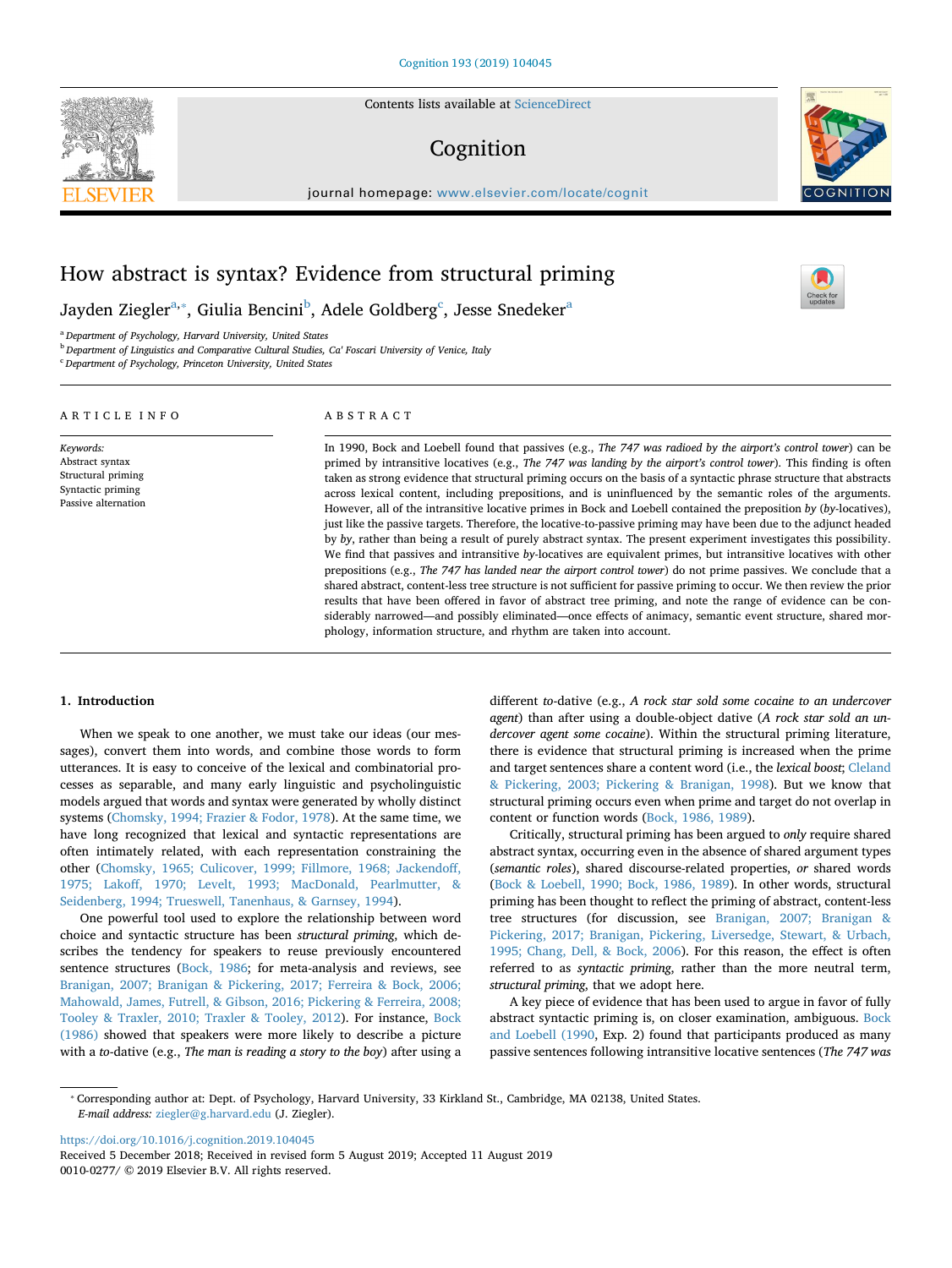*landing by the airport's control tower*) as they did after other passives (*The 747 was alerted by the airport's control tower*). While passives and intransitive locatives appear to share the same abstract syntax (following, e.g., [Emonds, 1976](#page-11-4); though see [Section 4.1](#page-5-0) for alternative analyses), their semantics is clearly distinct. In a passive sentence like *The 747 was alerted by the airport's control tower*, the control tower is the actor of the action and the 747 is the undergoer of the action; in the intransitive locative, *The 747 was landing by the airport's control tower*, the 747 is the argument that is acting and the control tower is a location. Thus, this data point seems to demonstrate that abstract phrase structures can be primed. This study, however, contains a lexical confound: All of the intransitive locative primes contained the preposition *by* and the auxiliary *be*, just like the passive targets, while none of the actives did. Therefore, the locative-to-passive priming that was found may have been due, in part or in whole, to the shared lexical material.<sup>[1](#page-1-0)</sup> If locativeto-passive priming requires lexical overlap, it would remove the strongest evidence we have that priming can occur on the basis of fully abstract syntactic representations (for discussion, see, e.g., [Desmet &](#page-11-5) [Declercq, 2006; Ferreira, 2003; Goldberg, 2006,](#page-11-5) ch. 6.10; [Hare &](#page-11-6) [Goldberg, 1999; Hartsuiker, Kolk, & Huiskamp, 1999,](#page-11-6) fn. 3). [Bock and](#page-10-1) [Loebell \(1990\)](#page-10-1) acknowledged this concern. Their conclusion that the locus of this priming was purely syntactic rested on evidence from another construction and the assumption that all argument structure alternations are primed in the same way.

Specifically, [Bock \(1989\)](#page-10-2) had shown previously that *for*-datives (e.g., *The secretary is baking a cake for her boss*) are just as good at eliciting *to*-dative target descriptions (e.g., *The girl is handing the paintbrush to the man on the ladder*) as other *to*-dative primes (e.g., *The secretary is taking a cake to her boss*; see also [Chang, Bock, & Goldberg, 2003; Ziegler](#page-11-7) [& Snedeker, 2018](#page-11-7)). *For*-to-*to*-dative priming, however, is also ambiguous. Critically, the two dative constructions have common *semantic properties* which could be responsible for the priming. Specifically, the semantic event structures ascribed to *to*-datives and *for*-datives are closely related (e.g., [Jackendoff, 1972, 1983; Lakoff & Johnson, 1980](#page-11-8)), and critically, are distinct from the semantic event structure of doubleobject datives, which is the same regardless of whether the sentences can be paraphrased using *to* or *for* ([Goldberg, 2002; Green, 1974](#page-11-9)). At the time [Bock and Loebell \(1990\)](#page-10-1) presented their findings, there was no evidence that semantic event structure could be primed. Now, however, there is ample evidence for this form of priming in dative and closely related constructions (see, e.g., [Cai, Pickering, & Branigan, 2012; Chang](#page-11-10) [et al., 2003; Cho-Reyes, Mack, & Thompson, 2016; Hare & Goldberg,](#page-11-10) [1999; Köhne, Pickering, & Branigan, 2014; Pappert & Pechmann, 2014;](#page-11-10) [Salamoura & Williams, 2007; Yi & Koenig, 2016; Ziegler & Snedeker,](#page-11-10) [2018; Ziegler, Snedeker, & Wittenberg, 2018](#page-11-10)).

For example, [Chang et al. \(2003\)](#page-11-7) found that location-theme locative sentences (e.g., *The maid rubbed the table with polish*) led to more location-theme responses (e.g., *The farmer heaped the wagon with straw*), which share a semantic event structure, as compared to theme-location locatives (e.g., *The maid rubbed polish onto the table*), which have a different semantic event structure (see also [Yi & Koenig, 2016; Ziegler &](#page-12-0) [Snedeker, 2018;](#page-12-0) for evidence of locative priming in Brazilian Portuguese, see [Ziegler, Morato, & Snedeker, in press\)](#page-12-1). Critically, this priming occurred independently of syntax and animacy, which were the same across prime types. Similarly, [Ziegler et al. \(2018\)](#page-12-2) showed that compositional dative primes (e.g., *The culprit gives the attorney a check*) yielded greater priming on compositional dative targets (e.g., *The boy*

*gives the cowboy a rope*) than did either idiomatic dative primes (e.g., *The audience gives the performer his due*) or light verb dative primes (e.g., *The boy gives the girl a hug*; see also [Griffin & Weinstein-Tull, 2003,](#page-11-11) for a semantic boost in clausal complement constructions). The compositional dative primes and targets were matched on syntactic phrase structure, semantic event structure, and syntax-animacy mappings, while the idiomatic and light verb dative primes had only the same syntactic phrase structure and syntax-animacy mappings, thus implicating semantic event structure as the locus of the difference in priming (for further discussion of the involvement of event representation in priming, see [Ziegler, 2019; Ziegler et al., 2018](#page-12-3)).

Thus, *for*-to-*to*-dative priming cannot distinguish between priming on the basis of syntax and priming based on semantic event structure, or some combination of these factors. $^{2}$  $^{2}$  $^{2}$  This observation makes it all the more important to determine whether the locative-to-passive priming reported by [Bock and Loebell \(1990\)](#page-10-1) was truly the result of priming a fully abstract phrase structure, or whether it depended critically on the shared lexical content (the use of *by* and the same auxiliary, *be*). Passive-to-passive priming is a well-replicated phenomenon (see [Mahowald et al., 2016\)](#page-11-12). However, to the best of our knowledge, no study rules out the lexical hypothesis (including, e.g., [Messenger &](#page-11-13) [Branigan, 2011](#page-11-13)), a point we will elaborate on in the discussion.

The experiment reported in this paper therefore has two primary goals. First, we aimed to replicate [Bock and Loebell \(1990](#page-10-1), Exp. 2) original finding with a much larger sample of participants and updated statistical tools, as the study has been a theoretical lynchpin in priming research for almost 30 years. Save for the confounding inclusion of *by* and *be*, the fact that the intransitive locative condition primed passives has stood as the strongest evidence in favor of fully abstract syntax. And yet we are unaware of any published replications. In addition, and more relevantly for the current discussion, we set out to determine whether the locative-to-passive priming in [Bock and Loebell \(1990\)](#page-10-1) was based, in whole or in part, on shared abstract syntax devoid of lexical content. Specifically, we ask whether passives are primed by intransitive locatives that do not contain the preposition *by* or the same auxiliary. Therefore, we added a fourth condition to [Bock and Loebell \(1990\)](#page-10-1) design: intransitive locatives that did not contain *by* or *be* (e.g., *The 747 has landed near the airport control tower*). If we find that these sentences are equally good primes for passive sentences as intransitive *by*-locatives, it would provide strong evidence in favor of fully abstract syntax.

In the discussion, we situate the current findings in a broader context by reviewing a range of prior work that has argued in favor of abstract syntactic priming. While we do not and cannot rule out the possibility that abstract syntactic priming exists, we suggest that the majority of previous results allow the possibility that the effects reported required shared lexical content, shared semantic event structure, shared information structure, shared prosody. As discussed there, it could be that different factors are more or less relevant for different types of constructions.

## <span id="page-1-2"></span>**2. Methods**

# *2.1. Participants*

300 native English speakers recruited from Amazon Mechanical Turk participated (166 female, 129 male, 4 trans, 1 unreported; mean age = 36,  $SD = 11$ , range = 18–73). All participants provided written consent (in accordance with the guidelines of the Committee on the Use of Human Subjects at Harvard University) prior to participating and

<span id="page-1-0"></span>received \$4.50 in compensation. <sup>1</sup> Likewise, [Messenger and Branigan \(2012\)](#page-11-13) found that children (ages 3–4) and adults produced more passives after passives that were quite different semantically. In particular, they found that children were more likely to produce undergoer-agent passives (e.g., *A girl is being hit by a sheep*) after experiencertheme passives (e.g., *A girl is being shocked by a sheep*) than after actives. Putting aside the possibility that in both cases causer and theme arguments might be involved, all of the primes again included the word *by*.

<span id="page-1-1"></span><sup>2</sup> Alternatively, the *for*-to-*to*-dative priming could be the result of animacy priming. We know that the order of animate and inanimate arguments can be primed [\(Bock, Loebell, & Morey, 1992](#page-10-3); [Gámez & Vasilyeva, 2015](#page-11-14); [Ziegler &](#page-12-4) [Snedeker, 2018](#page-12-4)). Such priming could also ensure that *to*-datives would prime *for*-datives over the alternative double-object option.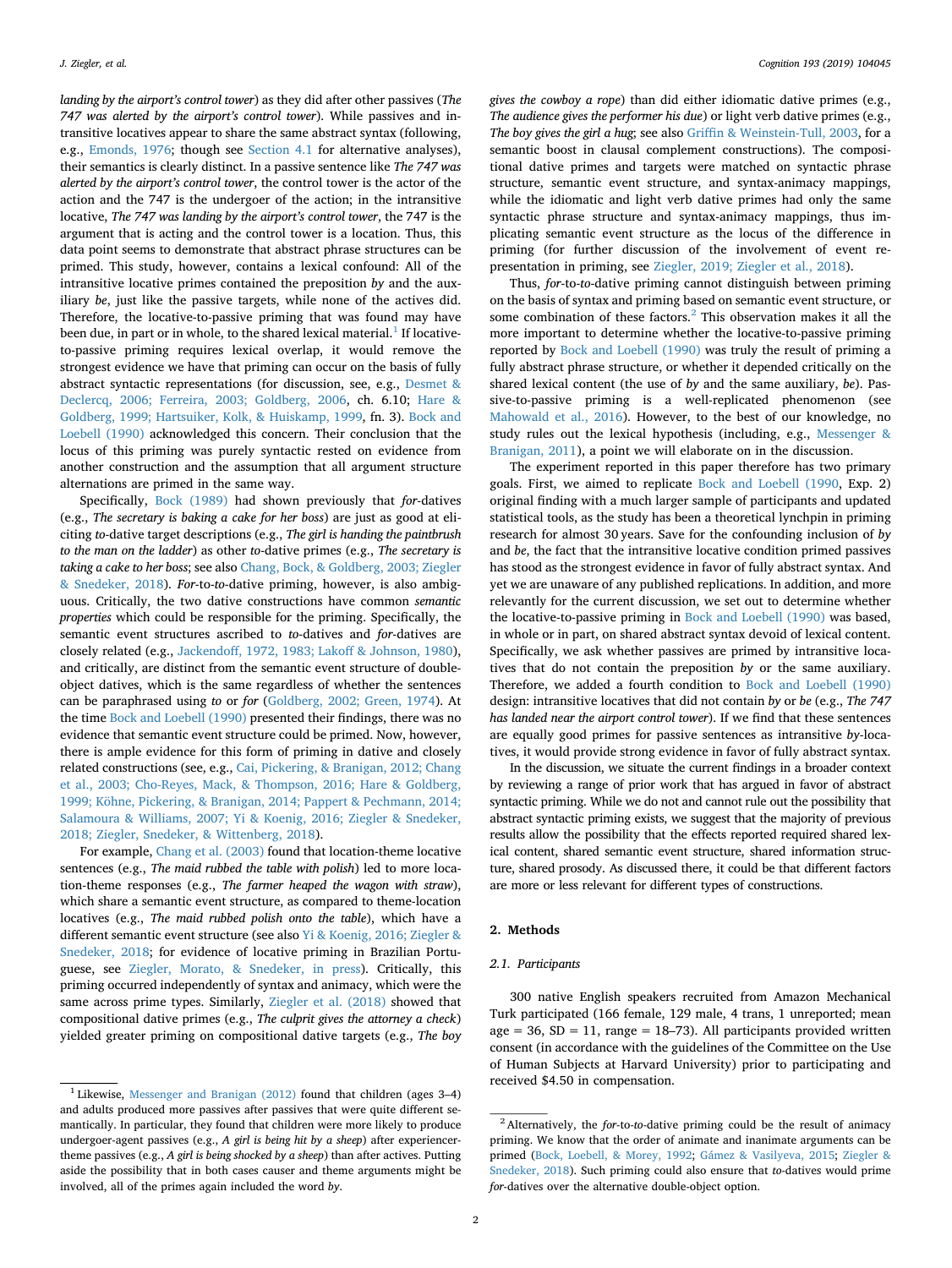<span id="page-2-0"></span>

**Fig. 1.** Constituent structure for (a) active transitives and (b) passives or intransitive locatives.

## *2.2. Materials*

The study consisted of 32 critical trials interspersed with 68 filler trials, for a total of 100 trials. All trials included a sequence of one prime sentence, presented as text to be read out loud, followed by a target picture, described below. The sentence primes were 32 sets of transitive sentences in each of four priming conditions: full passive (Passive; e.g., *The 747 was radioed by the airport control tower*), active transitive (Active; e.g., *The 747 radioed the airport control tower*), intransitive locative with a *by*-phrase (*By*-locative; e.g., *The 747 was landing by the airport control tower*), and intransitive locative with a non-*by*-phrase (Non-*by*-locative; e.g., *The 747 has landed near the airport control tower*). Some of the intransitive verbs came from the original [Bock and Loebell \(1990\)](#page-10-1) stimuli; the remainder were chosen with the requirement that they made sense and were grammatical in the intransitive locative construction (with *by* and at least one other preposition). We represent the structure of active transitive sentences in [Fig. 1a](#page-2-0), and the structure of the other sentence types, including passive, intransitive *by*-locative, and intransitive non-*by*locative sentences, in [Fig. 1b](#page-2-0) (the possibility that the representation in [Fig. 1](#page-2-0)b is invalid is addressed in [Section 4.1\)](#page-5-0). (For a full list of all prime sentences, see [Appendix A\)](#page-0-4).

In the Active primes, an agent of the action appeared in the subject NP (e.g., *747*), the verb was expressed in past tense in the active voice (e.g., *radioed*), and a direct object NP contained an undergoer argument (e.g., *airport control tower*). In the corresponding Passive primes, the undergoer appeared in the subject NP (e.g., *747*), the verbal predicate included the auxiliary *be* and a past participle (e.g., *was radioed*), and the agent of the action appeared in a PP headed by the preposition *by* (e.g., *by the airport control tower*). In the *By*-locative primes, the agent of the action appeared in the subject NP (e.g., *747*), the verbal predicate included the auxiliary *be* and a progressive intransitive verb (e.g., *was landing*), and the PP contained the locative preposition *by* followed by the object NP (e.g., *by the airport control tower*). The semantic role of the oblique noun (e.g., *airport control tower*) was that of location. Finally, in the Non-*by*-locative primes, the agent of the action appeared in the subject NP (e.g., *747*), the verbal predicate included the auxiliary *have* and a past participle (e.g., *has landed*), and the PP was identical to its *By*-locative counterpart except for the presence of a different preposition (e.g., *near the airport control tower* vs. *by the airport control tower*)[.3](#page-2-1)

We used *be* in our *By*-locatives in order to replicate [Bock and Loebell \(1990\)](#page-10-1), who also had consistently used *be*. We used *have* in our Non-*by*-locatives in order to make them as similar to passives as possible while eliminating any shared lexical content. See [Table 1](#page-3-0) for example prime stimuli.

Each priming sentence was paired with one of 32 experimental pictures. The pictures were line drawings that depicted events involving two participants, typically an inanimate or non-human agent or initiator of the action (e.g., *wrecking ball*) and an animate or inanimate undergoer of the action (e.g., *building*). Sixteen of the scenarios depicted were from the original [Bock and Loebell \(1990\)](#page-10-1) experiment. Fourteen of the experimental pictures (44%) had the agent on the left, another fourteen (44%) had the agent on the right, and four (12%) were neutral as to the orientation of the agent relative to the undergoer on the horizontal plane (in all four, the agent was above the undergoer). All 32 experimental pictures were previously normed on Amazon Mechanical Turk ( $N = 195$ ) by asking participants to write descriptions for 6–10 assorted pictures using only one sentence each, yielding a 91% median use of active or passive transitive sentences (range = 36–100%) and, among these, a 23% mean proportion of passives. (For a full list of all target pictures, see [Appendix B.](#page-1-2)) Prime sentences and target pictures were randomly paired across participants. Verbs did not repeat from prime to target.

We used 42 filler sentences and 40 filler pictures. One function of these filler items was to mask the true purpose of the experiment: Participants were asked to perform a distractor memory task and indicate whether they had seen each item (sentence or picture) before or not. For this purpose, we repeated 26 of the 42 filler sentences and 28 of the 40 filler pictures, yielding a total of 68 filler sentences and 68 filler pictures. The 42 unique filler sentences instantiated a wide variety of constructions, such as clefts (e.g., *It was an old lady who discovered the weapon*), existentials (e.g., *There is a red spot on Jupiter*), resultatives (e.g., *The girl laughed herself silly*), datives (e.g., *The singer gave the piano player a wave*), generics (e.g., *All humans are mammals*), intransitives (e.g., *The graceful young girl danced*), and clausal complements (e.g., *The man admitted that he was wrong*). None of the filler sentences were passives. The 40 unique filler pictures depicted a variety of events involving one or more participants, typically described with intransitive sentences (e.g., boy shivering in cold, two bikes leaning on fence, girl running toward house, cat hiding behind chair, two skiers skiing). Care was taken to not select filler pictures that elicited transitive (active or passive) descriptions. In total, each participant saw 100 sentences (including the 32 primes) and 100 pictures (including the 32 targets). Filler trials were interspersed randomly between critical trials, with the constraint that the first five trials be fillers and at least one but not more than two filler trials intervene between critical trials.

# *2.3. Procedure*

The study was administered online via Amazon Mechanical Turk using psiTurk [\(Gureckis et al., 2016\)](#page-11-15). Participants were asked to read each sentence out loud, and to give an accurate description of each picture using the verb provided, all while recording themselves with their microphones. They were given a single opportunity to make each recording, and a microphone check preceded the task. See [Fig. 2](#page-3-1) for procedure and example materials. Participants were told to not use pronouns, to mention every depicted character, and to be as precise as possible.

For the distractor memory task, participants indicated whether they had seen each item (sentence or picture) before or not by pressing the appropriate key (left arrow for NO, right arrow for YES) on their keyboards. A post-test questionnaire confirmed that none of the participants doubted the cover story or realized the true purpose of the experiment. The whole experiment lasted approximately 45 min.

<span id="page-2-1"></span><sup>3</sup> On average, our Non-*by*-locative prepositions were less frequent than *by* (1,293,156 vs. 2,068,768; values from the Corpus of Contemporary American English [COCA], [Davies, 2008](#page-11-16); see Appendix C),  $V = 20$ ,  $p = .02$  (two-tailed, one-sample Wilcoxon signed-rank test, for non-normal data). The relative infrequency of these other prepositions can be expected to increase their *surprisal*, which in turn predicts stronger priming effects for Non-*by*-locatives than *By*locatives (e.g., [Jaeger & Snider, 2013](#page-11-17)). Thus, if we find no priming in Non-*by*locatives, it cannot be explained by these differences in frequency. We also considered how likely each preposition was *given* the verb (conditional probability). These values did not differ between the *By*-locatives and Non-*by*-locatives (0.04 vs. 0.06; values calculated from COCA; see Appendix C),  $V = 250$ , *p* = .80 (two-tailed, paired-sample Wilcoxon signed-rank test, for non-normal

<sup>(</sup>*footnote continued)*

data). Thus, any differences we see in priming between the two conditions also cannot be attributed to differences in conditional probability.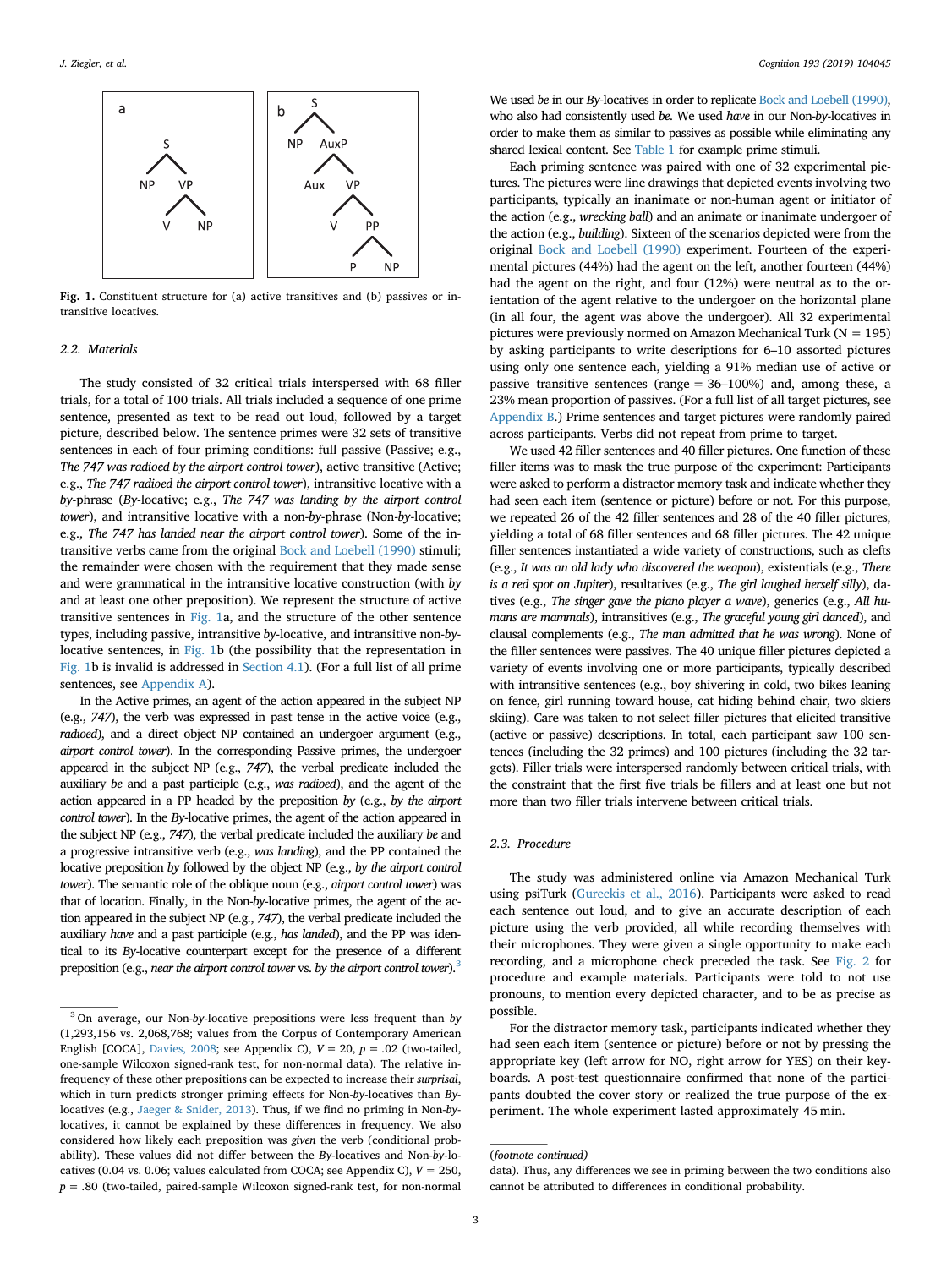#### <span id="page-3-0"></span>**Table 1**

Sample prime stimuli used in each of the four conditions.

| Active          | The 747 | radioed     | the airport control tower      |
|-----------------|---------|-------------|--------------------------------|
| Passive         | The 747 | was radioed | by the airport control tower   |
| By-locative     | The 747 | was landing | by the airport control tower   |
| Non-by-locative | The 747 | has landed  | near the airport control tower |

<span id="page-3-1"></span>

**Fig. 2.** Procedure and example materials.

#### *2.4. Design*

We used a 3 × 2 mixed design, with Prime Condition (Passive, *By*locative, Non-*by*-locative) as a between-subjects factor and Prime Type (Non-active, Active) as a within-subjects factor. Thus, each participant saw exactly 2 conditions, 16 prime sentences of each. We manipulated Prime Condition between subjects to maximize the likelihood of observing priming in the Non-by-locative condition. This gave us  $\sim$ 94% power to detect priming in each condition (at a Cohen's *d* of 0.28 without lexical overlap; see [Mahowald et al., 2016, p. 21](#page-11-12)), and  $\sim$ 87% power to detect interactions between conditions (at a Cohen's *d* of 0.28; see [Mahowald et al., 2016, p. 21\)](#page-11-12). Participants were randomly assigned to the three Prime Conditions and then to one of eight counterbalanced

#### *J. Ziegler, et al. Cognition 193 (2019) 104045*

lists within each Prime Condition. The dependent measure was the number of passive sentences produced by participants (coded as 1, with actives coded as 0), out of all transitive responses (passive/active + passive). In presenting the production cell means (for descriptive purposes), we have aggregated over both participants and items.

#### *2.5. Coding*

The descriptions of the experimental pictures were scored for syntactic structure. If the description consisted of more than one sentence, only the first complete sentence containing both the agent and the undergoer was scored. If participants hesitated, stuttered, or produced a false start, the final form of the utterance was scored. Responses were divided into one of the three categories: Active, By-Passive, and Other.

To be scored as an Active, a target description had to provide an appropriate description of the transitive event in the target picture; had to contain the agent or initiator of the event in subject position, a verb in the active voice, and the undergoer of the event in object position; and had to be expressible in the alternative form (i.e., as a passive). To be scored as a By-Passive, a description had to be a complete sentence that appropriately described the target picture's event; had to contain the undergoer role in subject position, an auxiliary verb (*be* or *get*), a main transitive verb, and a prepositional *by*-phrase with an agentive object; and had to be expressible in the alternative form (i.e., as an active). Transitive sentences with prepositional particles (e.g., *crash into*) were included in the analysis, so long as they could occur in both the active and the passive form. All other descriptions (including truncated, lexical, or instrumental passives; datives; intransitives; and incomplete, inaudible, or unintelligible utterances) were scored as Other. In total, 7473 of the 8770 produced target descriptions (85.2%) were transitive responses (i.e., Active or By-Passive) and thus entered into the analysis. Ten percent of the target responses were independently coded by a second coder, with an intercoder reliability of 99% (Cohen's κ = 0.98).

#### *2.6. Data analysis*

We analyzed the data with a logistic mixed-effects model ([Baayen,](#page-10-4) [Davidson, & Bates, 2008; Jaeger, 2008\)](#page-10-4) in the lme4 package in R ([Bates,](#page-10-5) [2010\)](#page-10-5), with Prime Condition (Passive, *By*-locative, Non-*by*-locative), Prime Type (Non-active, Active), and their interaction as fixed effects. We started with the maximal random effects structure appropriate for our experimental design [\(Barr, Levy, Scheepers, & Tily, 2013](#page-10-6)). However, this model failed to converge. The final model included random intercepts for participant and item (target picture), a random slope for Prime Type within participants, and a random slope for Prime Condition within items. All fixed effects were effect coded  $(1, -1)$ . We performed forward model comparisons using likelihood-ratio tests (anova function in R) to determine the significance of our fixed effects. [Table 2](#page-3-2) summarizes the results of these comparisons. Planned pairwise analyses were run on the full model minus the relevant level of Prime Condition.

In addition, we calculated Bayes factors for the effect of priming in each condition. Unlike *p*-values, which only provide evidence for how unexpected the data are under the null hypothesis, Bayes factors allow us to compare the likelihood of the data fitting under the null

#### <span id="page-3-2"></span>**Table 2**

| Fixed effect term                                                                                                                                               | AIC $(AAIC)$           | df ( $\Delta df$ ) $\gamma^2$ |       | $p =$      |
|-----------------------------------------------------------------------------------------------------------------------------------------------------------------|------------------------|-------------------------------|-------|------------|
| Base model: Random intercepts for participant and item $+$ random slope for Prime Type within participants $+$ random slope for<br>Prime Condition within items | $5522.7$ (-)           | $10 (-)$                      |       |            |
| + Prime Type (PT)                                                                                                                                               | $5479.4(-43.3)$ 11 (1) |                               | 45.28 | $< 0.001*$ |
| + Prime Condition (PC)                                                                                                                                          | $5466.6(-12.8)$        | 13(2)                         | 16.82 | $< 0.001*$ |
| $+$ PT $\times$ PC                                                                                                                                              | $5459.2(-7.4)$         | 15(2)                         | 11.41 | 0.003      |
|                                                                                                                                                                 |                        |                               |       |            |

\*Significant at the *p* < .05 level.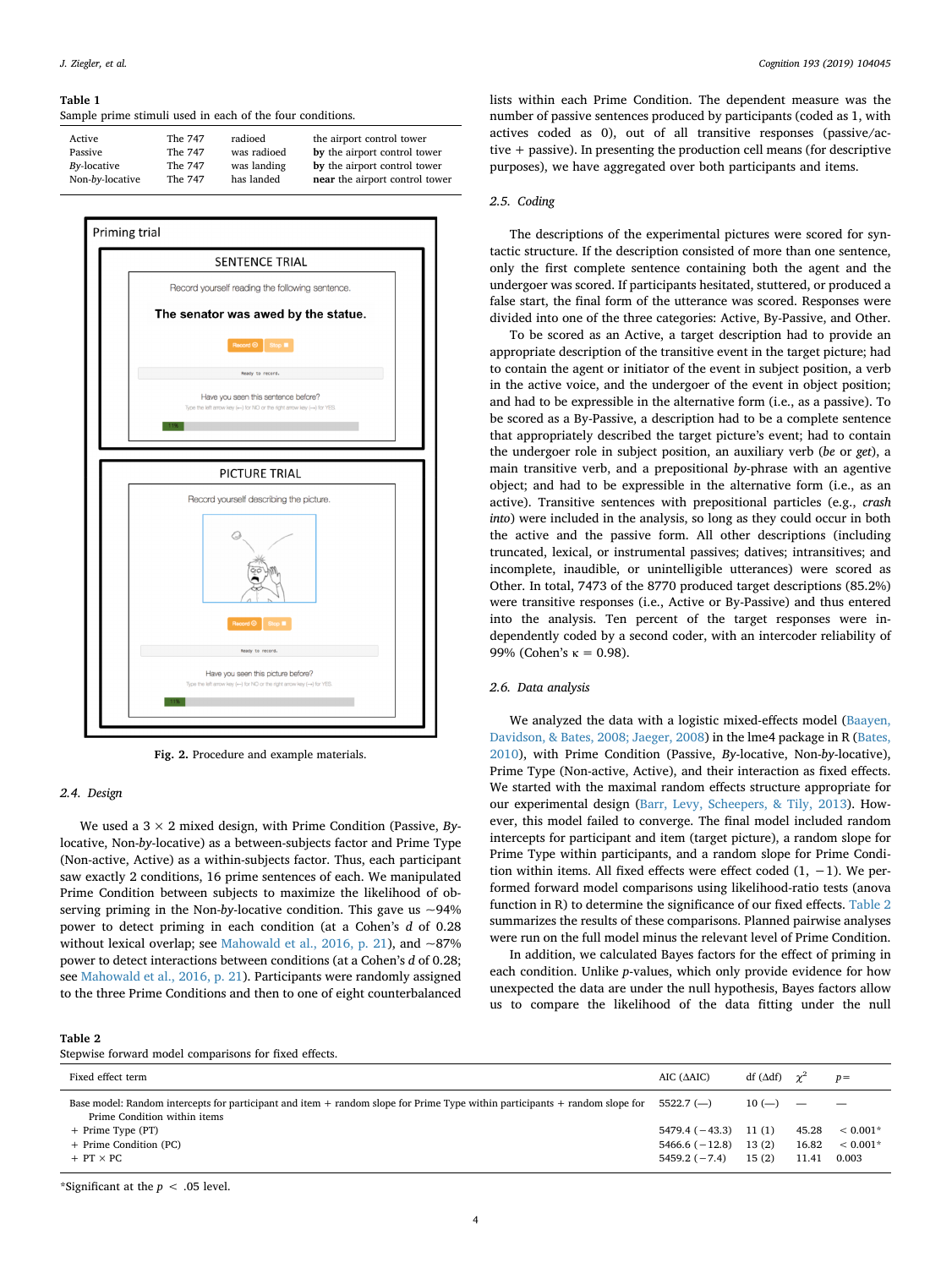hypothesis with the likelihood of the data fitting under the alternative hypothesis. The higher a Bayes factor ( $BF_{01}$ ), the more evidence in support of the null hypothesis; the inverse of this value thus tells us how likely the data are to occur under the alternative hypothesis  $(BF_{10})$ . We calculated our Bayes factors using Bayesian Information Criteria (BIC; [Jarosz & Wiley, 2014; Wagenmakers, 2007\)](#page-11-18). We first extracted the BIC for each hypothesis by fitting and comparing two separate regression models: one that characterizes the alternative hypothesis  $(H_1:$  including an effect for Prime Type, plus random intercepts for both participant and item) and one that characterizes the null hypothesis  $(H_0: same)$ model without the effect for Prime Type). We then found the difference of these values:

 $\Delta BIC_{10} = BIC_{H_1} - BIC_{H_0}$ 

Finally, we transformed this into a Bayes factor:

 $BF_{01} = e^{\Delta BIC_{10}/2}$ 

And we took the inverse to quantify the odds in favor of  $H_1$ :  $BF_{10} = 1/BF_{01}$ 

#### **3. Results**

Accuracy on the distractor memory task was high (94%), with no differences by Prime Condition. [Fig. 3](#page-4-0) shows the pattern of priming results. The model comparisons revealed a significant main effect of Prime Type, such that passives were produced significantly more often after Non-active (Passive, *By*-locative, Non-*by*-locative) primes than after Active primes (26.0% vs. 22.0%), independent of condition,  $\chi^2(1) = 45.28$ ,  $p < .001$ . However, this was in the context of a significant Prime Type by Prime Condition interaction,  $\chi^2(2) = 11.41$ , *p* = .003. Planned pairwise comparisons revealed that priming for Passives was significantly greater than that for Non-*by*-locatives (7.1% vs. −0.8%), *β* = 0.16(SE = 0.04), *z* = 3.51, *p* < .001, but did not significantly differ from that for *By*-locatives (7.1% vs. 5.9%),  $\beta = 0.04$ (SE = 0.05),  $z = 0.89$ ,  $p = .38$ , and that priming for *By*-locatives was significantly greater than that for Non-*by*-locatives (5.9% vs. −0.8%), *β* = 0.11(SE = 0.05), *z* = 2.35, *p* = .02. There was also a significant main effect of Prime Condition,  $\chi^2(2) = 16.82$ ,  $p < .001$ . The planned pairwise comparisons revealed that significantly more passives were produced in the Passive condition as compared to either the *By*-locative condition (27.2% vs. 24.4%),  $β = 0.17$  (SE = 0.09),  $z = 2.00, p = .046$ , or the Non-*by*-locative condition (27.2% vs. 20.4%),  $β = 0.36$ (SE = 0.11),  $z = 3.24$ ,  $p = .001$ , but the proportion of overall

<span id="page-4-0"></span>

**Fig. 3.** Overall proportion of passive productions by Prime Type by Prime Condition. Error bars reflect by-subject standard errors. By-Loc = *By*-locative; Non-By-Loc = Non-*by*-locative.

passive responses in the *By*-locative condition was not significantly different from that in the Non-*by*-locative condition (24.4% vs. 20.4%),  $\beta = 0.19$ (SE = 0.12),  $z = 1.64$  $z = 1.64$ ,  $p = .10$ <sup>4</sup>

Our Bayes factor analysis suggested that the data in the Passive condition were > 150 times more likely to occur under a model including Prime Type (=priming) than a model without it (= $no$ priming). The data in the *By*-locative condition were > 150 times more likely to occur under a model including Prime Type (=priming) than a model without it (=no priming). Lastly, the data in the Non-*by*-locative condition were 0.02 times more likely to occur under a model including Prime Type (=priming) than a model without it (=no priming), or in others words, ~44 times more likely to occur under a model *without* Prime Type  $(=$  no priming) than a model with it  $(=$  priming). Thus, by standard analysis (e.g., [Jeffreys, 1961; Raftery, 1995\)](#page-11-19), there is very strong or decisive evidence *in support of* priming in both the Passive and *By*-locative conditions, and conversely, strong or very strong evidence *against* priming in the Non-*by*-locative condition.

## **4. Discussion**

We revisited a key finding in the structural priming literature that has been widely used to argue for bare constituent tree priming: that intransitive locative sentences prime passives (e.g., [Bock & Loebell,](#page-10-1) [1990\)](#page-10-1). We asked whether this effect was in fact due to a tendency to repeat fully abstract syntactic phrase structures, or if it might instead reflect the priming of something less abstract: an adjunct *by*-phrase. We have three clear findings. First, like in much past work, we replicated priming from passives to other passives, relative to active controls (see [Mahowald et al., 2016](#page-11-12)). Second, we replicated [Bock and Loebell \(1990\)](#page-10-1) finding of (equivalent) passive priming from *by*-locatives. Third and critically, however, we failed to find any evidence of priming from non*by*-locatives to passives. Our Bayes factor analysis confirmed these interpretations. Together, these data provide strong evidence that the priming of passives by *by*-locatives is due, at least in part, to the presence of shared lexical content (*by*, *be)*, and not to an abstract, contentless phrase structure.

Notably, we also replicated [Bock and Loebell \(1990\)](#page-10-1) finding that semantic roles do *not* contribute to passive priming. That is, we found no evidence that the magnitude of priming from passives to passives was greater than that from *by*-locatives to passives. Instead, priming in this task appears to be driven solely by the presence of the *by*-phrase, regardless of its semantic interpretation (agent vs. location) or the constituent structure of the clause.

One possible interpretation of the results is that the *by*-phrases in the prime sentences activate stored pieces of lexically-specified syntax, rather than an abstract prepositional phrase schema that can have any preposition slotted into it. This level of description is consistent with linguistic traditions that reject a strict division between syntax and the lexicon and allow for (and in fact predict) the existence of intermediate generalizations: linguistic entities that combine abstract schematic knowledge with more concrete and lexically-specified knowledge (e.g., [\(Croft, 2001; Fillmore, 1985; Goldberg, 1995, 2006, Jackendoff, 2002,](#page-11-20) [2007; Langacker, 1987; O'Donnell, 2015; Oehrle, Bach, & Wheeler,](#page-11-20) [2012; Pollard & Sag, 1994; \[CSL STYLE ERROR: reference with no](#page-11-20) [printed form.\]\)](#page-11-20)). It is alternatively possible that what's doing all the

<span id="page-4-1"></span><sup>&</sup>lt;sup>4</sup> We wanted to see whether this held for the Active primes as well as the Nonactive primes. In a post-hoc analysis, we ran the same pairwise comparisons on the Active primes only (without Prime Type in the model): Although significantly more passives were produced following Active primes in the Passive condition as compared to the Non-*by*-locative condition (23.7% vs. 20.8%),  $\beta = 0.26$ (SE = 0.13),  $z = 2.06$ ,  $p = 8.04$ , the proportion of overall passive responses following Active primes in the *By*-locative condition was not significantly different from that in either the Passive condition (21.4% vs. 23.7%),  $\beta = 0.18$ (SE = 0.12),  $z = 1.45$ ,  $p = .15$ , or the Non-by-locative condition (21.4% vs. 20.8%),  $\beta = 0.12$ (SE = 0.14),  $z = 0.87$ ,  $p = .39$ .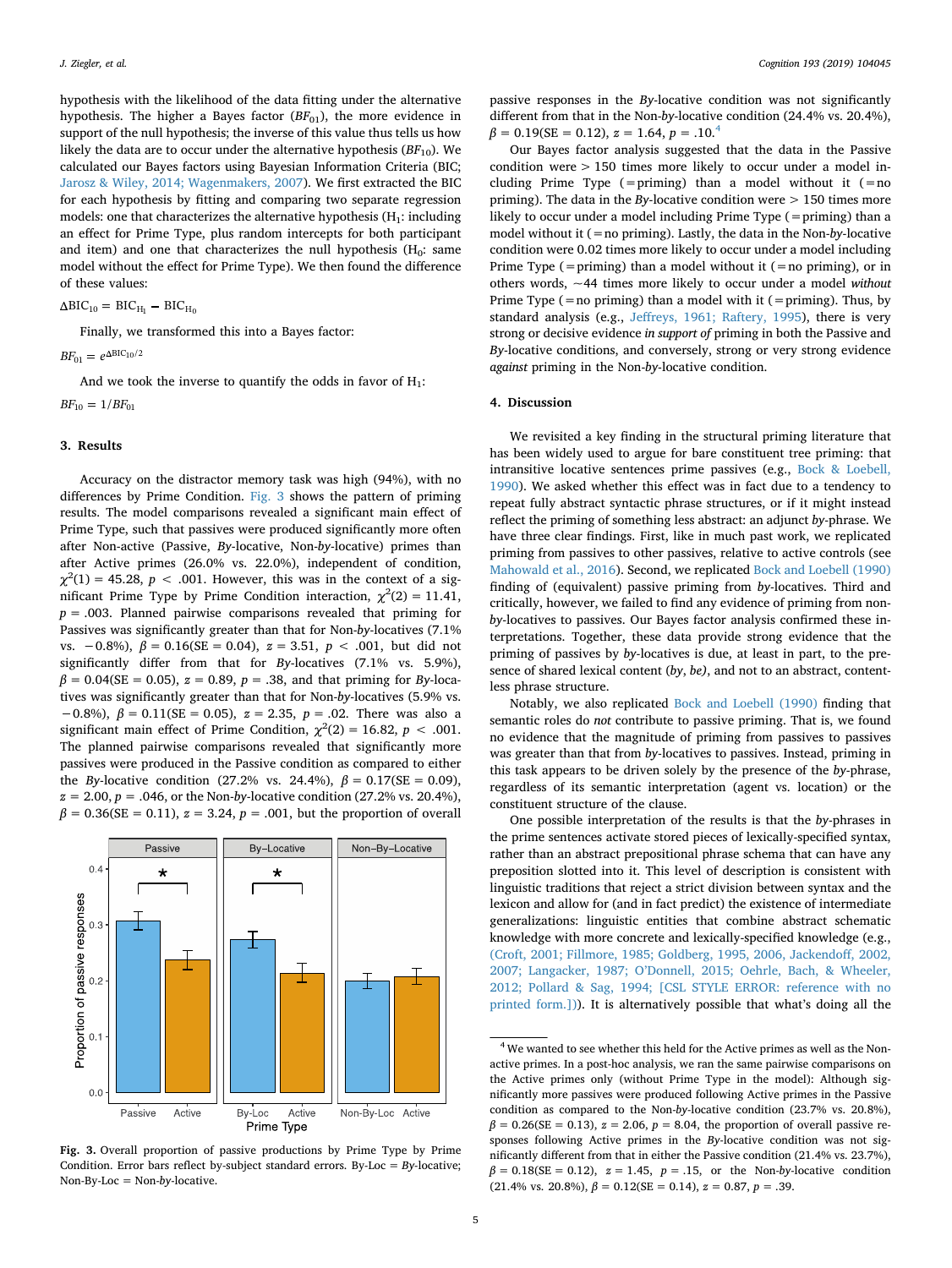work is the lexical item *by* on its own, rather than the full prepositional phrase which it heads. $5$  One reason why we might favor the stored structure account is that prior data, using different constructions, found no evidence for the priming of function words independent of their interpretation ([Bock & Loebell, 1990](#page-10-1), Exp. 3; [Ferreira, 2003\)](#page-11-21). For example, [Ferreira \(2003\)](#page-11-21) found a greater increase in *that*-complementization (e.g., *The mechanic mentioned that the car could use a tune-up*) following other *that*-complementization structures (e.g., *The company insured that the farm was covered for two million dollars*) than following a complementization structure without *that* (e.g., *The company insured \_\_\_ the farm was covered for two million dollars*). Critically, there was no increase in *that*-complementization following transitive sentences with the functionally distinct deictic *that* (e.g., *The company insured that farm for two million dollars*). Likewise, [Bock and Loebell](#page-10-1) [\(1990,](#page-10-1) Exp. 3) found no influence of infinitive *to* (e.g., *Susan brought a book to study*) on *to*-dative productions (e.g., *The girl is handing a paintbrush to the boy*). If the same processes are at work in complement priming, dative priming, and passive priming, then we should not expect *by* on its own to prime passives. At the same time, there are good reasons to believe that priming varies systematically across constructions depending on the representational basis of the alternation (see [Ziegler, 2019; Ziegler et al., 2018\)](#page-12-3). For this reason, we are reluctant to draw strong conclusions from these prior findings. Thus, it remains to be seen whether this priming is due to the *by*-phrase or *by* on its own.

In sum, the central message of the present findings is that passive priming does not result from the repetition of abstract constituent structure alone (cf. [Bock & Loebell, 1990; Branigan & Pickering, 2017](#page-10-1)). In the remainder of this discussion, we situate our results in the context of the wider structural priming literature. We first discuss our assumptions about syntax [\(Section 4.1](#page-5-0)). We then review the evidence that has been offered in favor of content-less tree priming to determine whether it can be integrated with the present findings ([Section 4.2](#page-5-2)).

## <span id="page-5-0"></span>*4.1. A note on passive syntax*

While the simplified syntactic structure in [Fig. 1b](#page-2-0) led to the prediction that intransitive locatives should prime passives, in reality, there is little agreement about passive syntax. More elaborate syntactic structures have been proposed in order to represent unexpressed aspects of semantics and discourse structure. For example, an influential proposal by [Baker, Johnson, and Roberts \(1989\)](#page-10-7) treats passive sentences as underlyingly transitive (see [Fig. 4](#page-5-3)). This proposal captures the idea that the subject argument of a passive corresponds to the direct object argument of an active sentence. On this theory, the distinct discourse function of the passive construction is represented by the inclusion of a passive morpheme "argument," represented in [Fig. 4](#page-5-3) by *–en*, and the lack of a causer argument.

Other frameworks have treated the passive as a construction (e.g., [Culicover & Jackendoff, 2005; Ginzburg & Sag, 2001](#page-11-22)) or as surface projections of individual verbs (e.g., [Bresnan, 1982; Pollard & Sag, 1987\)](#page-11-23). These proposals consider the passive to be syntactically intransitive, with semantics and discourse structure represented by other means. Researchers have also debated whether the *by*-phrase should be treated as an adjunct (e.g., [Legate, 2014](#page-11-24)), an argument (e.g., [Koenig, Mauner, &](#page-11-25) [Bienvenue, 2003\)](#page-11-25), or something in between (e.g., [Grimshaw, 1990\)](#page-11-26).

But importantly, no one has proposed distinct abstract tree configurations for sentences solely on the basis of the inclusion of distinct locative prepositions such as *by* vs. *near*. In order for the current set of results to be explained by syntactic priming, this assumption would be needed. Thus, the main conclusion we draw remains valid: The fact that intransitive *by*-locatives prime passives does *not* provide evidence in support of abstract syntactic priming.

<span id="page-5-3"></span>

**Fig. 4.** Schematic (underlyingly) transitive representation of the passive proposed by [Baker et al. \(1989\)](#page-10-7).

# <span id="page-5-2"></span>*4.2. Is there unambiguous evidence for the priming of abstract, content-less syntactic trees?*

In addition to [Bock and Loebell \(1990\),](#page-10-1) there are several other findings which have been argued to demonstrate that content-less phrase structure can be primed. The challenge in every case is to isolate this level of representation, given that most of the alternations we study will also vary in their lexical content, semantic event structure, information structure, and/or syntax-animacy mappings. Here we explore whether there is any priming result that *must* be attributed to the priming of phrase structure, with no potential confounds. We first review priming in passives, and then we branch out to other constructions.

As we can see in [Table 3](#page-6-0), the vast majority of passive priming studies are confounded by lexical content (rows 1–3), as was the case in [Bock and Loebell \(1990](#page-10-1), Exp. 2). However, there are two kinds of studies where this is not the case. The first is cross-linguistic studies, in which bilingual participants are primed in one language and asked to generate target descriptions in another language [\(Chen, Jia, Wang,](#page-11-27) [Dunlap, & Shin, 2013](#page-11-27); [Hartsuiker, Pickering, & Veltkamp, 2004;](#page-11-28) rows 4 and 5). Since the morphemes used to mark passives are distinct in the two languages, these studies appear to rule out lexicalized representations as the locus of priming. The second is a study by [Messenger and](#page-11-13) [Branigan \(2011\)](#page-11-13), in which participants were primed by short passives that did not contain an agentive *by*-phrase (e.g., *The girls are being shocked*) and produced full passives with the *by*-phrase (e.g., *The king is being scratched by the tiger*; row 6). While none of these studies allows for lexical priming (though see fn. 9), they all have at least one potential locus of priming other than content-less phrase structure (see [Table 3](#page-6-0)): information structure, or the way information is "packaged" within a sentence (e.g., [Lambrecht, 1994\)](#page-11-29). Some evidence for information structural priming comes from [Vernice, Pickering, and Hartsuiker](#page-12-5) [\(2012\),](#page-12-5) who found a tendency for Dutch-speaking participants to produce more passive sentences (e.g., *De jongen wordt geraakt door de bal* "The boy is hit by the ball"), which make the undergoer argument the sentence topic, following a cleft sentence with a topicalized undergoer (e.g., *Degene die hij slaat is de cowboy* "The one who he is hitting is the cowboy") than one with a topicalized agent (e.g., *Degene die hem slaat is de cowboy* "The one who is hitting him is the cowboy"), despite differences in surface syntax (for other evidence, see, e.g., [Bernolet,](#page-10-8) [Hartsuiker, & Pickering, 2009; Fleischer, Pickering, & McLean, 2012;](#page-10-8) [Heydel & Murray, 2000; Ziegler & Snedeker, 2019\)](#page-10-8).<sup>[6](#page-5-4)</sup> Thus, none of the

<span id="page-5-1"></span><sup>5</sup> One fact that makes this a distinct possibility is that *by* contains a diphthong vowel, making it bimoraic: [bai]. Thus, it is a strong (and memorable) syllable.

<span id="page-5-4"></span> $^6$  [Bernolet et al. \(2009\)](#page-10-8) examined the priming of English passives by variants of the Dutch passive: namely, Dutch passives with the *by*-phrase positioned sentence-initially, -medially, or -finally. Results demonstrated that the medial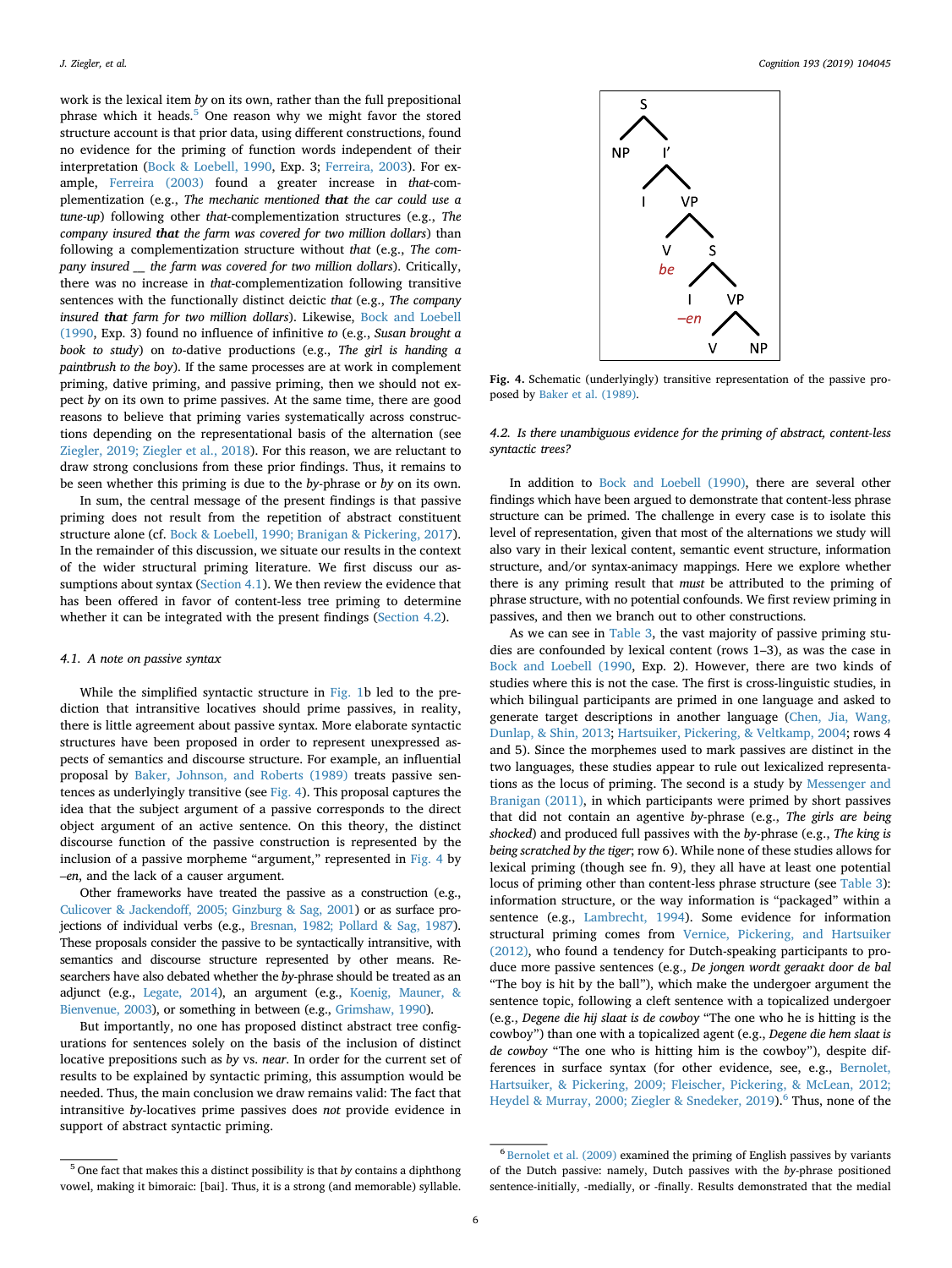<span id="page-6-0"></span>

| Study                                                                                       | Prime structure                                                           | Target structure                                                    | Shared phrase<br>structure? | Shared lexical<br>item? | Shared information structure? |
|---------------------------------------------------------------------------------------------|---------------------------------------------------------------------------|---------------------------------------------------------------------|-----------------------------|-------------------------|-------------------------------|
| Bock and Loebell (1990, Exp. 2); many others (for references, see<br>Mahowald et al., 2016) | The 747 was alerted by the airport's control tower A golfer was struck by | lightning                                                           |                             | (by)                    |                               |
| Bock and Loebell (1990, Exp. 2)                                                             | The 747 was landing by the airport's control tower                        | A golfer was struck by<br>lightning                                 |                             | $\sqrt{(by)}$           | ×                             |
| Messenger, Branigan, McLean, and Sorace (2012)                                              | A girl is being shocked by a sheep                                        | A king is being scratched by a<br>tiger                             |                             | (by)                    |                               |
| Hartsuiker, Pickering, and Veltkamp (2004)                                                  | El camión es perseguido por el taxi "The truck is<br>chased by the taxi"  | A bottle is hit by a bullet                                         |                             | ×                       |                               |
| Chen et al. (2013)                                                                          | 杯子被小猫打破了 "cup by cat broken"                                              | Boxes were knocked over by a X<br>ball                              |                             |                         |                               |
| Messenger and Branigan (2011)                                                               | The girls are being shocked                                               | A king is being scratched by a $\sqrt{2}$ (partial, unless<br>tiger | covert)                     | X (unless covert)       |                               |

**Table 3**

passive priming studies provide unambiguous evidence for the priming of abstract syntax (vs. lexicalized syntax, lexical content on its own, information structure, or some combination thereof).

As mentioned previously, there is reason to think that priming varies by construction depending on the representations involved (see, e.g., [Ziegler, 2019; Ziegler et al., 2018\)](#page-12-3). Thus, evidence that abstract, content-less trees can be primed in *some* cases would not provide evidence that they can be primed in *all* cases. Above, we reviewed passive priming and found no unambiguous evidence for the influence of abstract, content-less phrase structure. We next consider candidate evidence for abstract tree structure priming in other constructions, sum-marized in [Table 4.](#page-7-0)<sup>[7](#page-6-1)</sup>

Several of these studies (rows 1–4) build on another experiment in [Bock and Loebell \(1990,](#page-10-1) Exp. 1) in which motion verb sentences with locative prepositional phrases (e.g., *The wealthy widow drove an old Mercedes to the church*) were shown to prime *to*-datives (e.g., *The girl is handing a paintbrush to the boy*; row 1). While all of the motion verb primes and dative targets contained the preposition *to* in the original experiment, leaving open a lexical explanation (see also [Potter &](#page-11-30) [Lombardi, 1998](#page-11-30)), subsequent studies eliminated the preposition as the locus of priming [\(Fox Tree & Meijer, 1999,](#page-11-31) Exp. 1; [Salamoura &](#page-12-6) [Williams, 2007](#page-12-6), Exp. 3; [Ziegler & Snedeker, 2018](#page-12-4), Exp. 11; rows 2–4). Nevertheless, these studies all had a common feature which suggests another possible locus of priming. Specifically, in each case, the alternative prime against which the motion verb sentences were compared was the double-object dative (e.g., *Sue gave the dog a bone*). Doubleobject datives differ from both motion verbs and *to*-datives in their information structure, semantic event structure, and syntax-animacy mappings. Thus, priming at any of these levels of representation could have resulted in the observed difference between the prime conditions (i.e., double-object dative primes may be pulling *to*-dative production down, rather than *to*-dative primes pulling it up).

Several other findings that manipulated the order of information in the sentence are summarized in rows 5–7. [Hartsuiker et al. \(1999\)](#page-11-32) found that scrambled Dutch sentences in which the subject followed the verb led to more productions in which the subject followed the verb than did canonical subject-first orderings (row 5). But this type of word order difference is known to predict differences in information structure in Germanic and other languages ([Hinterhölzl & Petrova, 2009;](#page-11-33) [Lambrecht, 1994\)](#page-11-33). [Cleland and Pickering \(2003\)](#page-11-3) showed that relativeclause modification in English led to more relative clause productions than did prenominal attributive modification (row 6; see also [Bernolet,](#page-10-9) [Hartsuiker, & Pickering, 2007](#page-10-9)), but there is evidence that predicative modification (by a relative clause) differs from attributive modification, both semantically and in terms of information structure (e.g., [Bolinger,](#page-11-34) [1967\)](#page-11-34). [Bernolet, Hartsuiker, and Pickering \(2013\)](#page-10-10) found priming between *of*-genitives in Dutch and *of*-genitives in English, relative to the Dutch equivalent of *s*-genitives (row 7), and yet here, too, there are

<sup>(</sup>*footnote continued)*

and final cases serve a function analogous to the English passive in emphasizing the patient argument (see also [Cornelis, 1996](#page-11-36)), and they both primed English passives. However, statistically stronger priming was found for the variant that shared with English both information structure and constituent structure (passives with sentence-final *by*-phrase) over just information structure alone. At face value, this might suggest a role for the contribution of abstract syntax to priming. However, this pattern could also be due to a deeper difference in information structure between the two variants (which likely "differ in the emphasis given to the agent […] because it takes a different sentence position"; [Bernolet et al., 2009, p. 302\)](#page-10-8) or, as we suggest for other cases below, differences in prosody.

<span id="page-6-1"></span>Another common case that has been used to argue for abstract syntax is the priming of attachment ambiguities (e.g., [Desmet & Declercq, 2006](#page-11-37); [Scheepers,](#page-12-7) [2003\)](#page-12-7). However, this type of priming is always confounded with differences in semantic event structure (which we know to be primable; see introduction). We therefore do not discuss it further.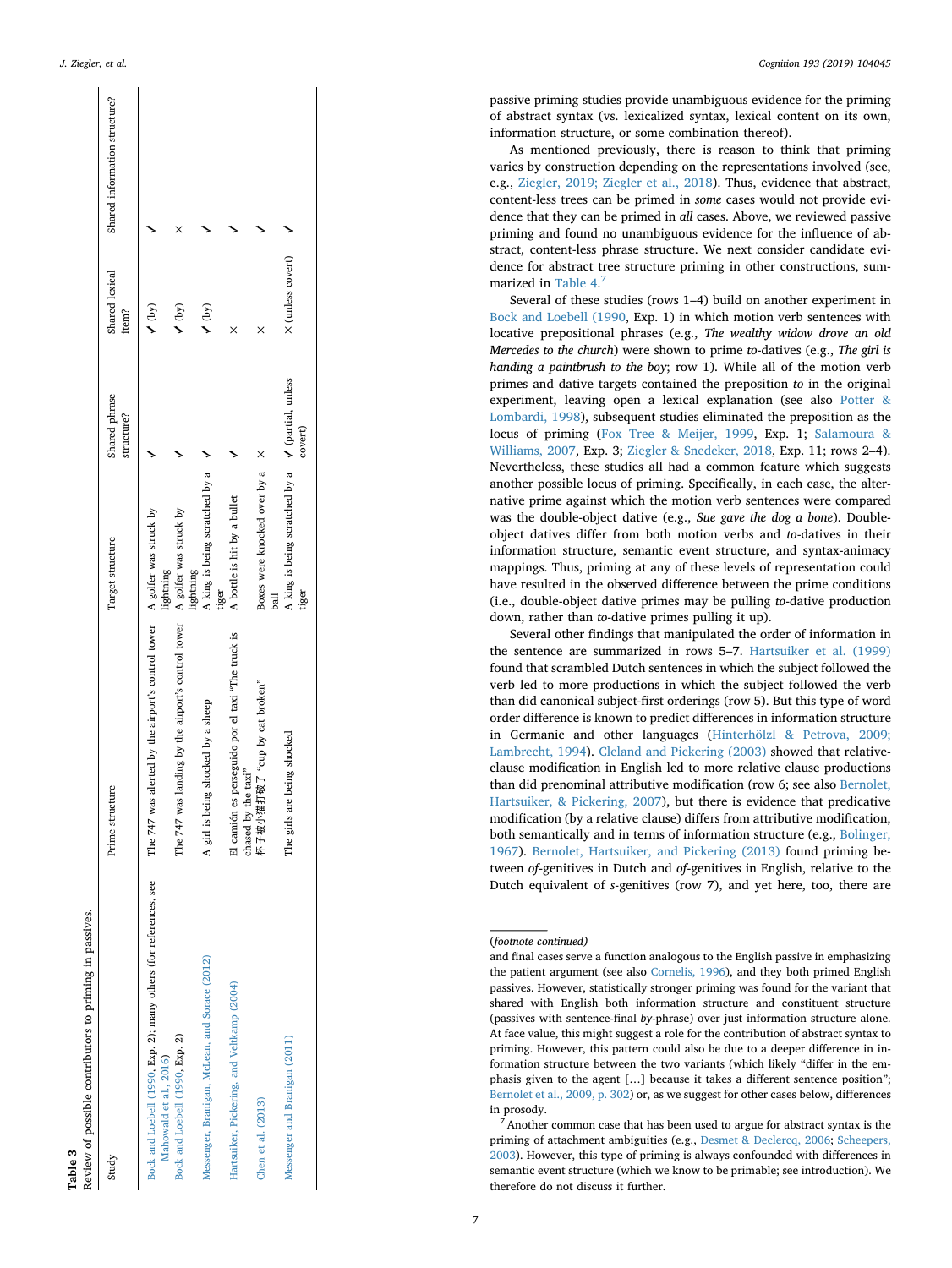Review of possible contributors to priming in other constructions. Review of possible contributors to priming in other constructions. **Table 4**

<span id="page-7-0"></span>

| Study                                                                     | Prime structure                                                                                                                     | Target structure                                                           | Shared phrase<br>structure? | item?                | Shared lexical Shared information<br>structure?        | Shared semantics?                                      |
|---------------------------------------------------------------------------|-------------------------------------------------------------------------------------------------------------------------------------|----------------------------------------------------------------------------|-----------------------------|----------------------|--------------------------------------------------------|--------------------------------------------------------|
| Bock and Loebell (1990, Exp. 1); also<br>Potter and Lombardi (1998)       | The wealthy widow drove an old Mercedes to the church                                                                               | The girl is handing a paintbrush to<br>the boy                             |                             | (10)                 | $\prime$ (of alternative double-<br>object structure)  | $\bigvee$ (of alternative double-<br>object structure) |
| Ziegler and Snedeker (2018, Exp. 11)                                      | The girl dragged the bucket around the doctor                                                                                       | The boy brought the keys to the<br>camel                                   |                             | ×                    | $\prime$ (of alternative double-<br>object structure)  | $\prime$ (of alternative double-<br>object structure)  |
| Fox Tree and Meijer (1999, Exp. 1)                                        | The musician needs to borrow a microphone from his friend<br>tonight                                                                | she wrote many letters to her family<br>While the poet traveled in France, |                             | $\times$             | $\bigvee$ (of alternative double-<br>object structure) | $\bigvee$ (of alternative double-<br>object structure) |
| Salamoura and Williams (2007, Exp. 3)                                     | Ο πρόεδρος φύλαξε το χρυσό μετάλλιο μέσα στο συρτάρι<br>"The president kept the gold medal in the drawer"                           | The hotel receptionist gave [a key to<br>the guest]                        |                             | ×                    | $\rlap /$ (of alternative double-<br>object structure) | $\bigvee$ (of alternative double-<br>object structure) |
| Hartsuiker et al. (1999)                                                  | Op de tafel ligt een bal "On the table lies a ball" (vs. Een bal<br>ligt op de tafel "A ball lies on the table")                    | Naast het hok zit een hond "Beside<br>the kennel sits a dog"               |                             | ×                    |                                                        |                                                        |
| Cleland and Pickering (2003); also<br>Bernolet et al. (2007) <sup>ª</sup> | The square that's red (vs. The red square)                                                                                          | The square that's green/The<br>diamond that's red                          |                             | $\sqrt{\frac{t}{t}}$ |                                                        |                                                        |
| Bernolet et al. (2013)                                                    | Het hemd van de jongen "The shirt of the boy" (vs. De<br>shirt")<br>jongen zijn hemd "The boy his [ = boy's]                        | The egg of the nurse                                                       |                             | ×                    |                                                        |                                                        |
| Konopka and Bock (2009); also Gries<br>(2005)                             | The burglars broke the door down (vs. The burglars broke<br>down the door)                                                          | The high prices scared the customers<br>ъ                                  |                             | ×                    | (2)                                                    | ×                                                      |
| Hartsuiker and Westenberg (2000)                                          | omdat de weg geblokkeerd was "because the road blocked<br>was" (vs. omdat de weg was geblokkeerd "because the<br>road was blocked") | omdat hij zijn been gebroken had<br>"because he his leg broken had"        |                             | ×                    | $\times$                                               | ×                                                      |
|                                                                           |                                                                                                                                     |                                                                            |                             |                      |                                                        |                                                        |

8

<span id="page-7-1"></span><sup>a</sup> Bernolet et al. (2007) found differential priming for attributive vs. predicative constructions within English, within Dutch, and between Dutch and German, but not between Dutch and English. We know that translation-equivalents boost priming (Bernolet, Hartsuiker, & Pickering, 2012; Cai, Pickering, Yan, & Branigan, 2011; Schoonbaert, Hartsuiker, & Pickering, 2007), which would predict equivalent priming between der). The greater phonological similarity between die and der could predict greater priming between Dutch and German than between Dutch and English. Therefore, consistent with the current findings, partially lexicalized tr Dutch and English as between Dutch and German. However, Bernolet et al. (2012) have found that priming across languages increases with phonological overlap in the syntactic head (in this case, the relativizer that/die/ <sup>a</sup> [Bernolet](#page-10-9) et al. (2007) found differential priming for attributive vs. predicative constructions within English, within Dutch, and between Dutch and German, but not between Dutch and English. We know that translation-equivalents boost priming (Bernolet, Hartsuiker, & Pickering, 2012; Cai, Pickering, Yan, & Branigan, 2011; [Schoonbaert,](#page-10-11) Hartsuiker, & Pickering, 2007), which would predict equivalent priming between Dutch and English as between Dutch and German. However, Bemolet et al. (2012) have found that priming across languages increases with phonological overlap in the syntactic head (in this case, the relativizer *that/die/* der). The greater phonological similarity between die and der could predict greater priming between Dutch and German than between Dutch and English. Therefore, consistent with the current findings, partially lexicalized translation equivalents (Rel*die*/*der* Adj V) may result in more priming than translation equivalents with less analogous morphosyntax (Rel*that* V Adj).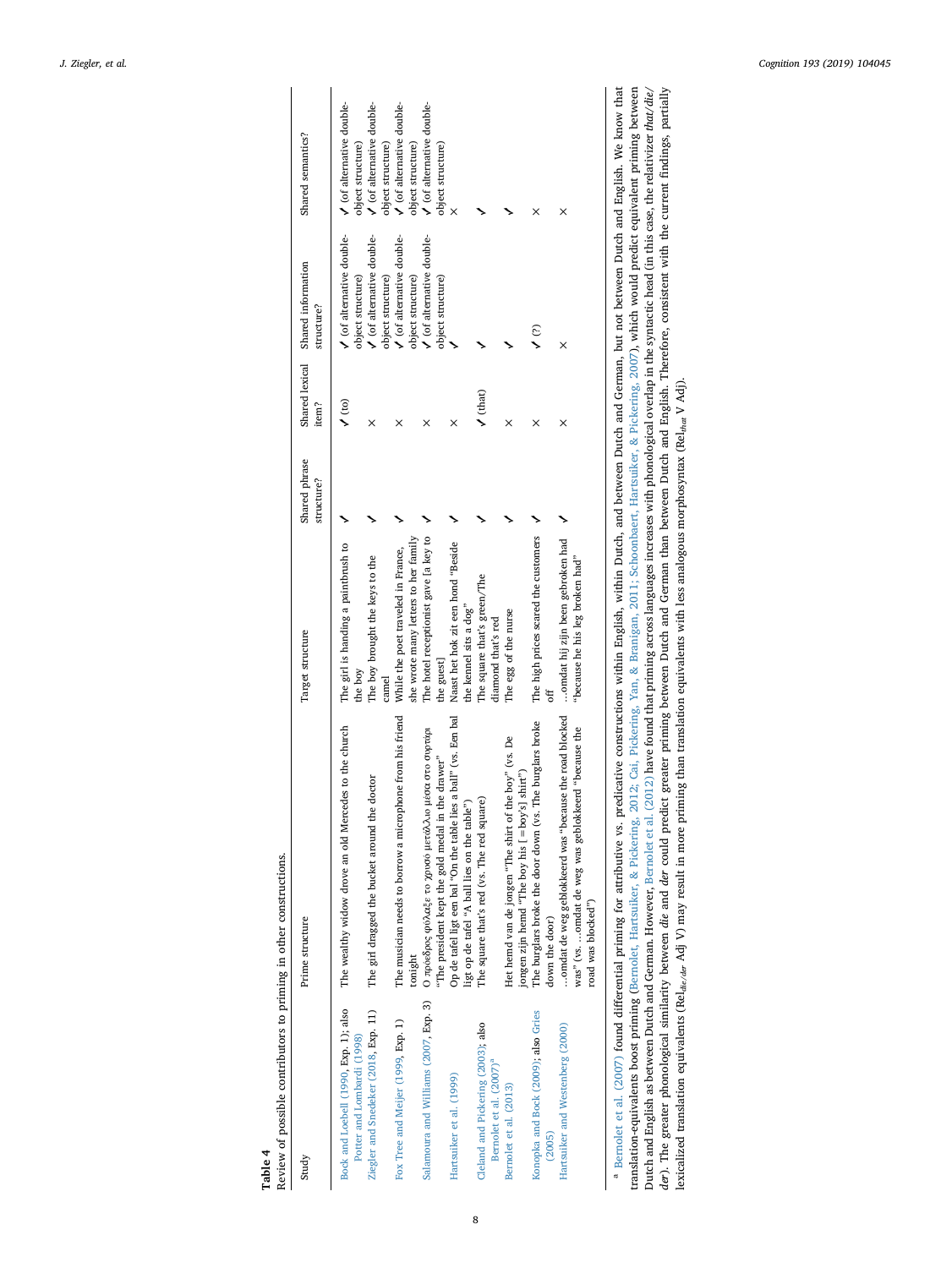likely information structural and semantic differences since such differences exist between the analogous constructions in English (e.g., [Stefanowitsch, 2003](#page-12-8)). Thus, none of these cases provides unambiguous evidence for pure tree priming.

There are two final results that are not easily attributed to lexical or information structural differences. [Konopka and Bock \(2009;](#page-11-38) see also [Gries, 2005](#page-11-39)) have found priming of verb-particle placement in English: Participants produced more verb-particle constructions with the direct object intervening (e.g., *The high prices scared the customers off*) following configurations with the same ordering (e.g., *The burglars broke the door down*) than configurations in which the particle occurred right after the verb and before the direct object (e.g., *The burglars broke down the door*; row 8). The ordering of the particle and direct object is conditioned by various semantic and information structural factors [\(Gries, 1999](#page-11-41)), but the priming effect was found even when these factors were controlled for ([Konopka & Bock, 2009](#page-11-38)) or taken into account [\(Gries, 2005](#page-11-39)).

Another intriguing finding comes from [Hartsuiker and Westenberg](#page-11-40) [\(2000\),](#page-11-40) who found priming of auxiliary placement in Dutch: Participants were more likely to place the finite auxiliary verb in a subordinate clause before the participle (e.g., *had gebroken*) following a prime with the same order (e.g., *was geblokkeerd*) than after a prime with verb-final ordering (e.g., *geblokkeerd was*; row 9), regardless of whether responses were verbal or written. While differences in constituent ordering commonly reflect differences in information structure, as noted above, information structure does not appear to condition this difference (for discussion, see [Hartsuiker](#page-11-40) [& Westenberg, 2000; Pappert & Pechmann, 2014\)](#page-11-40). Instead, the variation is conditioned by dialect, choice of auxiliary, and prosody (rhythm; [De](#page-11-42) [Sutter, 2009; Swerts & van Wijk, 2005](#page-11-42)). Intriguingly, the ordering of direct object and verb-particle—which also shows somewhat mysterious priming effects—has rhythmic correlates as well [\(Dehé, 2002\)](#page-11-37). The possibility of rhythmic priming in language has not been widely studied, and the evidence that does exist is mixed: While no evidence has been found for priming of pauses within sentences [\(Tooley, Konopka, & Watson, 2014,](#page-12-9) [2018\)](#page-12-9), and one study found no evidence of lexical stress priming [\(Bock &](#page-10-1) [Loebell, 1990](#page-10-1), Exp. 3), other work that used tone sequences found

# **Appendix A. Prime sentences**

rhythmic priming for word lists ([Cason & Schön, 2012\)](#page-11-43) and for sentences with matching rhythmic structure [\(Cason, Astésano, & Schön, 2015\)](#page-11-44). Clearly, more work is needed to determine whether (explicit or implicit) rhythmic structure, or any of the other factors besides syntax in [Table 4](#page-7-0), is responsible for the priming in each case.

## **5. Conclusion**

Priming is a powerful tool for studying linguistic representation (e.g., [Branigan & Pickering, 2017\)](#page-11-45). In this paper, we questioned a key argument underlying claims that structural priming is based on tree structures devoid of meaning and morphology. In particular, we asked whether the priming [Bock and Loebell \(1990\)](#page-10-1) observed between intransitive *by*-locatives and passives was driven by an abstract syntactic phrase structure, as has commonly been assumed (e.g., [Bock & Griffin, 2000; Branigan &](#page-10-12) [Pickering, 2017; Branigan et al., 1995; Chang et al., 2006; Pickering &](#page-10-12) [Branigan, 1998; Pickering, Branigan, & McLean, 2002; Pickering &](#page-10-12) [Ferreira, 2008; Rowland, Chang, Ambridge, Pine, & Lieven, 2012](#page-10-12)). We found that priming did not occur when the locatives did not contain the preposition *by*. This forces us to reexamine the priming literature. In doing so, we observe that the loci of structural priming vary across constructions in ways which correspond to our theories of the representational bases of the alternations involved. These data highlight the importance of revisiting old conclusions with attention to the full range of factors that may be relevant for the selection of various types of grammatical patterns or constructions (for discussion, see [Ziegler, Snedeker, & Wittenberg, 2017\)](#page-12-10).

#### **Acknowledgments**

This research was supported by a Harvard Institute for Quantitative Social Science research grant to JZ. We thank Kay Bock for sharing her stimuli; Steven Pinker, the members of SnedLab, and audience at CUNY 2018 for helpful feedback and discussion; and Miriam Hauptman for assistance with coding.

| 1a             | The senator was awed by the statue.                        |
|----------------|------------------------------------------------------------|
| 1 <sub>b</sub> | The senator unveiled the statue.                           |
| 1 <sub>c</sub> | The senator was speaking by the statue.                    |
| 1d             | The senator has spoken about the statue.                   |
| 2a             | The woman was stung by the jellyfish.                      |
| 2 <sub>b</sub> | The woman caught the jellyfish.                            |
| 2c             | The woman was swimming by the jellyfish.                   |
| 2d             | The woman has swum into the jellyfish.                     |
| 3a             | The escaping prisoner was illuminated by the guard tower.  |
| 3b             | The escaping prisoner avoided the guard tower.             |
| 3c             | The escaping prisoner was hiding by the guard tower.       |
| 3d             | The escaping prisoner has hidden below the guard tower.    |
| 4a             | The foreigner was confused by the blinking traffic light.  |
| 4b             | The foreigner misunderstood the blinking traffic light.    |
| 4c             | The foreigner was loitering by the blinking traffic light. |
| 4d             | The foreigner has loitered at the blinking traffic light.  |
| 5a             | The Dalmatian was pursued by the fire truck.               |
| 5b             | The Dalmatian chased the fire truck.                       |
| 5c             | The Dalmatian was running by the fire truck.               |
| 5d             | The Dalmatian has run around the fire truck.               |
| 6a             | The secretary was splashed by the drinking fountain.       |
| 6b             | The secretary cleaned the drinking fountain.               |
| 6c             | The secretary was tripping by the drinking fountain.       |
| 6d             | The secretary has tripped near the drinking fountain.      |
| 7a             | The construction worker was hit by the bulldozer.          |
| 7b             | The construction worker drove the bulldozer.               |
| 7c             | The construction worker was digging by the bulldozer.      |
| 7d             | The construction worker has dug with the bulldozer.        |
| 8a             | The new graduate was hired by the software company.        |
| 8b             | The new graduate joined the software company.              |
| 8c             | The new graduate was driving by the software company.      |
| 8d             | The new graduate has driven around the software company.   |
|                |                                                            |

\*a = Passive; b = Active; c = *By*-locative; d = Non-*by*-locative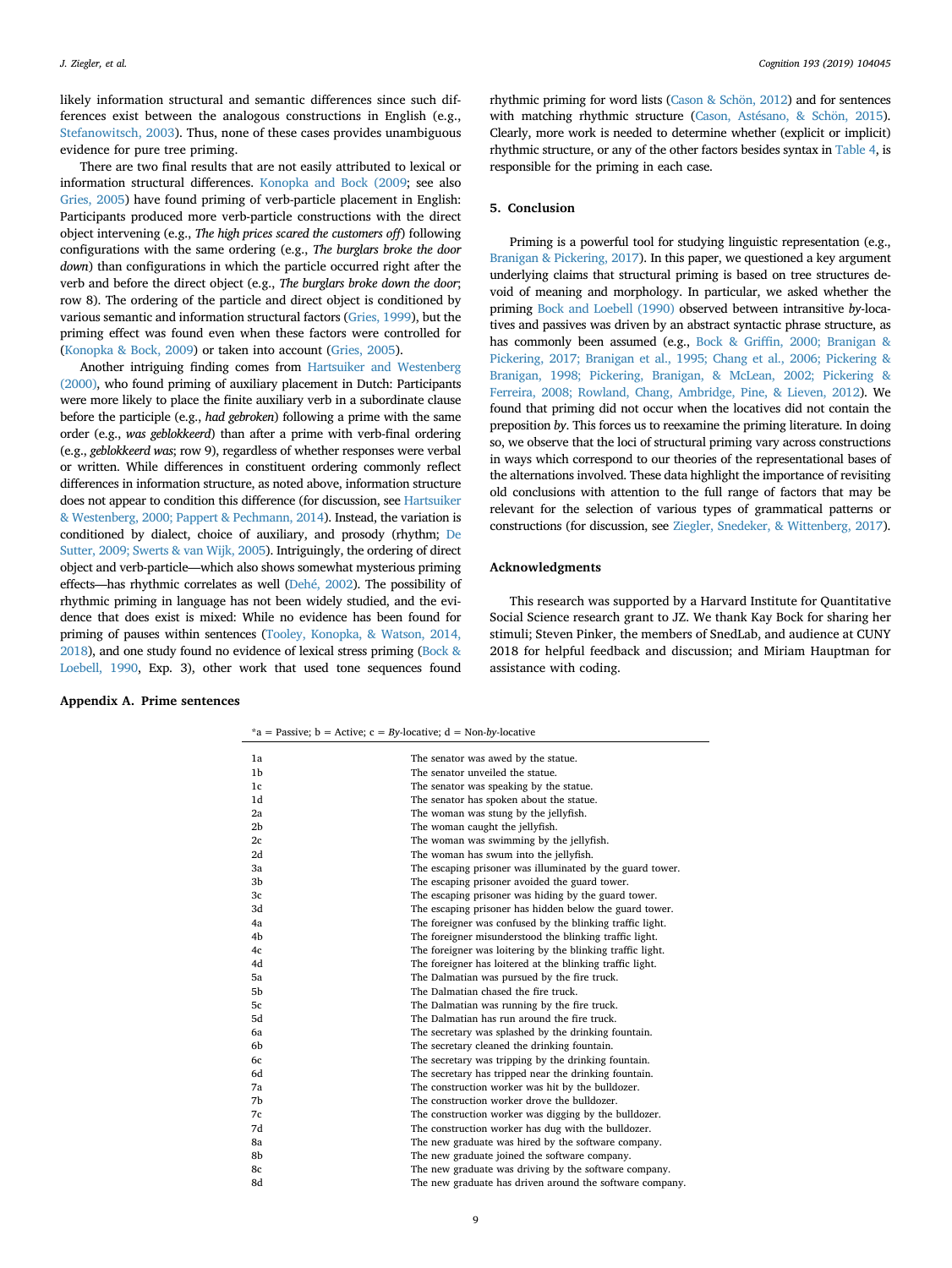| 9а              | The ship was damaged by the pier.                                                                                           |
|-----------------|-----------------------------------------------------------------------------------------------------------------------------|
| 9b              | The ship approached the pier.                                                                                               |
| 9с              | The ship was docking by the pier.                                                                                           |
| 9d              | The ship has docked at the pier.                                                                                            |
| 10a             | The minister was cut by the broken stained glass window.                                                                    |
| 10 <sub>b</sub> | The minister fixed the broken stained glass window.                                                                         |
| 10c<br>10d      | The minister was praying by the broken stained glass window.<br>The minister has prayed below the broken stained glass wind |
| 11a             | The engineers were appalled by the monument.                                                                                |
| 11b             | The engineers criticized the monument.                                                                                      |
| 11c             | The engineers were conferring by the monument.                                                                              |
| 11d             | The engineers have conferred at the monument.                                                                               |
| 12a             | The lumberjack was struck by the giant redwood tree.                                                                        |
| 12b             | The lumberjack struck the giant redwood tree.                                                                               |
| 12c             | The lumberjack was resting by the giant redwood tree.                                                                       |
| 12d             | The lumberjack has rested inside the giant redwood tree.                                                                    |
| 13a<br>13b      | The students were bankrupted by the new sports complex.<br>The students tried the new sports complex.                       |
| 13c             | The students were working by the new sports complex.                                                                        |
| 13d             | The students have worked in the new sports complex.                                                                         |
| 14a             | The 747 was radioed by the airport control tower.                                                                           |
| 14b             | The 747 radioed the airport control tower.                                                                                  |
| 14c             | The 747 was landing by the airport control tower.                                                                           |
| 14d             | The 747 has landed near the airport control tower.                                                                          |
| 15a             | The missing geologist was smothered by the volcano.                                                                         |
| 15b             | The missing geologist underestimated the volcano.                                                                           |
| 15c<br>15d      | The missing geologist was wandering by the volcano.<br>The missing geologist has wandered into the volcano.                 |
| 16a             | The Cub Scouts were warmed by the campfire.                                                                                 |
| 16b             | The Cub Scouts enjoyed the camp fire.                                                                                       |
| 16c             | The Cub Scouts were singing by the campfire.                                                                                |
| 16d             | The Cub Scouts have sung around the campfire.                                                                               |
| 17a             | The princess was delighted by the palace's old gate.                                                                        |
| 17b             | The princess renovated the palace's old gate.                                                                               |
| 17c             | The princess was daydreaming by the palace's old gate.                                                                      |
| 17d             | The princess has daydreamed under the palace's old gate.                                                                    |
| 18a<br>18b      | The stockbroker was sued by the client.<br>The stockbroker impressed the client.                                            |
| 18c             | The stockbroker was sitting by the client.                                                                                  |
| 18d             | The stockbroker has sat opposite the client.                                                                                |
| 19a             | The businessman was paged by the airline ticket counter.                                                                    |
| 19b             | The businessman left the airline ticket counter.                                                                            |
| 19c             | The businessman was waiting by the airline ticket counter.                                                                  |
| 19d             | The businessman has waited behind the airline ticket count.                                                                 |
| 20a             | The scientist was inspired by the apple tree.                                                                               |
| 20b<br>20c      | The scientist examined the apple tree.                                                                                      |
| 20d             | The scientist was sleeping by the apple tree.<br>The scientist has slept under the apple tree.                              |
| 21a             | The surfer was excited by the stormy sea.                                                                                   |
| 21 b            | The surfer watched the stormy sea.                                                                                          |
| 21 c            | The surfer was sprinting by the stormy sea.                                                                                 |
| 21d             | The surfer has sprinted along the stormy sea.                                                                               |
| 22a             | The patron was annoyed by the jukebox in the bar.                                                                           |
| 22b             | The patron destroyed the jukebox in the bar.                                                                                |
| 22c<br>22d      | The patron was drinking by the jukebox in the bar.                                                                          |
| 23а             | The patron has drunk at the jukebox in the bar.<br>The bag lady was caught by the revolving door.                           |
| 23b             | The bag lady stopped the revolving door.                                                                                    |
| 23с             | The bag lady was falling by the revolving door.                                                                             |
| 23d             | The bag lady has fallen in the revolving door.                                                                              |
| 24a             | The dictator was overthrown by the general.                                                                                 |
| 24b             | The dictator trusted the general.                                                                                           |
| 24c             | The dictator was standing by the general.                                                                                   |
| 24d             | The dictator has stood behind the general.                                                                                  |
| 25a             | The children were deafened by the church organ.                                                                             |
| 25b<br>25c      | The children disliked the church organ.<br>The children were playing by the church organ.                                   |
| 25d             | The children have played beside the church organ.                                                                           |
| 26a             | The fishermen were startled by the buoy.                                                                                    |
| 26b             | The fishermen damaged the buoy.                                                                                             |
| 26с             | The fishermen were fishing by the buoy.                                                                                     |
| 26d             | The fishermen have fished at the buoy.                                                                                      |
| 27a             | The young woman was calmed by the lake.                                                                                     |
| 27b             | The young woman admired the lake.                                                                                           |
| 27c             | The young woman was walking by the lake.                                                                                    |
| 27d             | The young woman has walked along the lake.                                                                                  |
| 28a<br>28b      | The bum was scratched by the bushes.<br>The bum circled the bushes.                                                         |
| 28c             | The bum was napping by the bushes.                                                                                          |
| 28d             | The bum has napped in the bushes.                                                                                           |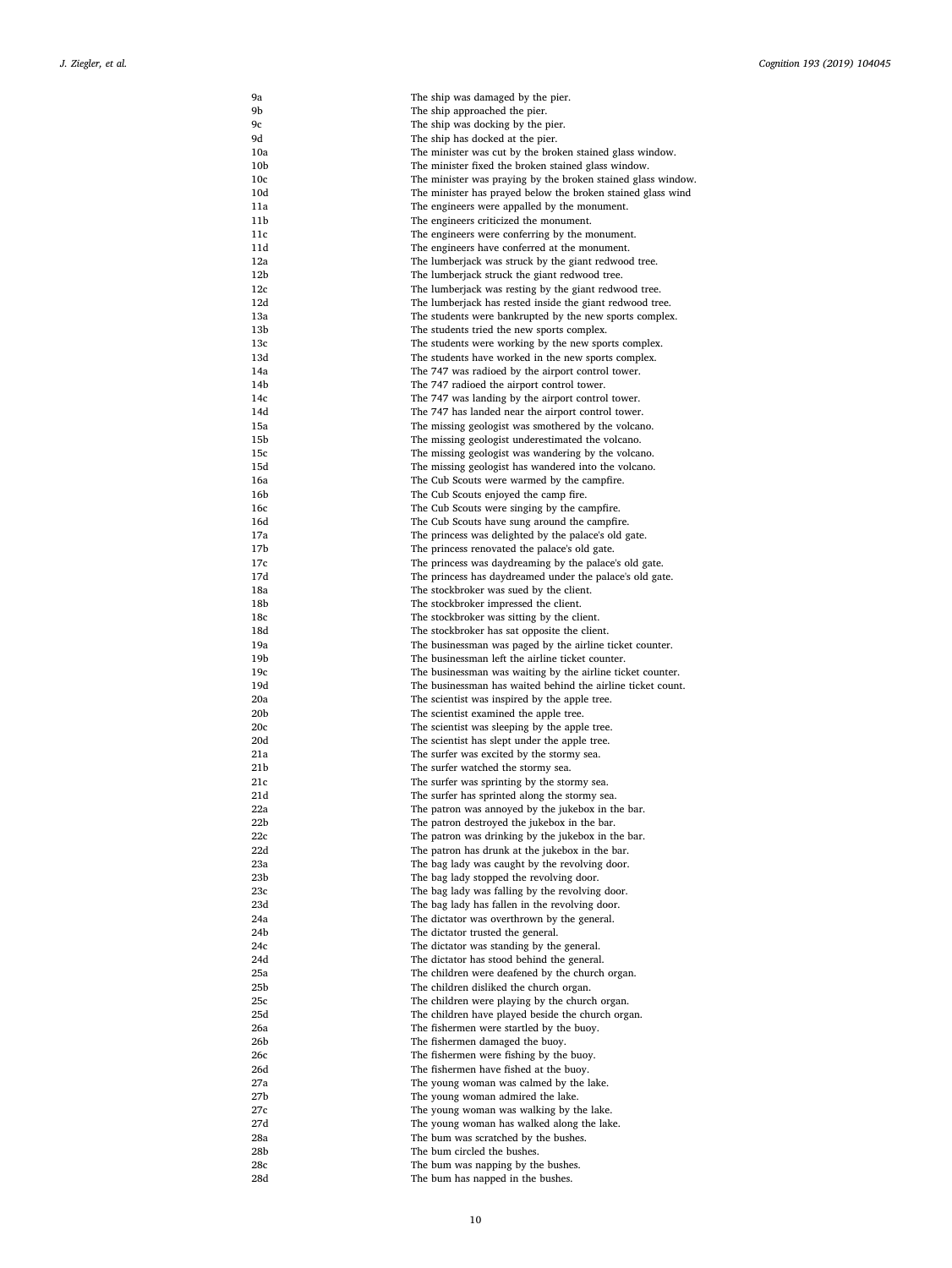| 29а | The dog was protected by the fence.                |
|-----|----------------------------------------------------|
| 29b | The dog jumped the fence.                          |
| 29c | The dog was barking by the fence.                  |
| 29d | The dog has barked behind the fence.               |
| 30a | The grandmother was pleased by the flowers.        |
| 30b | The grandmother liked the flowers.                 |
| 30c | The grandmother was sketching by the flowers.      |
| 30d | The grandmother has sketched near the flowers.     |
| 31a | The councilman was impressed by the new building.  |
| 31b | The councilman opened the new building.            |
| 31c | The councilman was strolling by the new building.  |
| 31d | The councilman has strolled past the new building. |
| 32a | The nymphs were soaked by the waterfall.           |
| 32b | The nymphs saw the waterfall.                      |
| 32c | The nymphs were bathing by the waterfall.          |
| 32d | The nymphs have bathed under the waterfall.        |
|     |                                                    |

# **Appendix B. Target pictures**

Alarm clock awakening boy Ambulance hitting policeman Ball striking boy Ballerina tripping boxer Bee stinging man Boxer punching referee Boy rescuing girl from water Car hitting ambulance Chef tickling prisoner Crane demolishing building Devil poking angel Dog chasing mailman Firefighter saving baby Girl kicking boy Girl kissing boy Horse kicking cow Lightening striking golfer Lightning striking church Pirate slapping sailor Rock hitting boy's head Rock hitting man Sailor kicking soldier Shark scaring boy Tornado destroying barn Toy startling little girl Train hitting truck Truck towing car Wave engulfing boy Wave hitting woman Whale swallowing man Wind blowing man's hat off Woman pushing boy in sled

#### **Appendix C. Supplementary material**

The data associated with this article, including COCA frequencies and pilot results, can be found at [https://www.doi.org/10.17605/OSF.IO/](https://www.doi.org/10.17605/OSF.IO/K3TNJ) [K3TNJ.](https://www.doi.org/10.17605/OSF.IO/K3TNJ)

# **Appendix D. Supplementary data**

Supplementary data to this article can be found online at [https://doi.org/10.1016/j.cognition.2019.104045.](https://doi.org/10.1016/j.cognition.2019.104045)

# **References**

- <span id="page-10-4"></span>[Baayen, R. H., Davidson, D. J., & Bates, D. M. \(2008\). Mixed-effects modeling with](http://refhub.elsevier.com/S0010-0277(19)30218-5/h0010) [crossed random effects for subjects and items.](http://refhub.elsevier.com/S0010-0277(19)30218-5/h0010) *Journal of Memory and Language, 59*(4), [390–412](http://refhub.elsevier.com/S0010-0277(19)30218-5/h0010).
- <span id="page-10-7"></span>[Baker, M., Johnson, K., & Roberts, I. \(1989\). Passive arguments raised.](http://refhub.elsevier.com/S0010-0277(19)30218-5/h0020) *Linguistic Inquiry, 20*[\(2\), 219–251.](http://refhub.elsevier.com/S0010-0277(19)30218-5/h0020)
- <span id="page-10-6"></span>[Barr, D. J., Levy, R., Scheepers, C., & Tily, H. J. \(2013\). Random effects structure for](http://refhub.elsevier.com/S0010-0277(19)30218-5/h0025) [confirmatory hypothesis testing: Keep it maximal.](http://refhub.elsevier.com/S0010-0277(19)30218-5/h0025) *Journal of Memory and Language, 68*[\(3\), 255–278.](http://refhub.elsevier.com/S0010-0277(19)30218-5/h0025)
- <span id="page-10-5"></span>Bates, D. M. (2010). lme4: Mixed-effects modeling with R. Available online at < [http://](http://lme4.r-forge.r-project.org/book/)  $\verb|lme4.r-forge.r-project.org/book/ > .$  $\verb|lme4.r-forge.r-project.org/book/ > .$  $\verb|lme4.r-forge.r-project.org/book/ > .$
- <span id="page-10-9"></span>[Bernolet, S., Hartsuiker, R. J., & Pickering, M. J. \(2007\). Shared syntactic representations](http://refhub.elsevier.com/S0010-0277(19)30218-5/h0040) [in bilinguals: Evidence for the role of word-order repetition.](http://refhub.elsevier.com/S0010-0277(19)30218-5/h0040) *Journal of Experimental [Psychology: Learning, Memory, and Cognition, 33](http://refhub.elsevier.com/S0010-0277(19)30218-5/h0040)*(5), 931–949.
- <span id="page-10-8"></span>[Bernolet, S., Hartsuiker, R. J., & Pickering, M. J. \(2009\). Persistence of emphasis in](http://refhub.elsevier.com/S0010-0277(19)30218-5/h0045) [language production: A cross-linguistic approach.](http://refhub.elsevier.com/S0010-0277(19)30218-5/h0045) *Cognition, 112*, 300–317.
- <span id="page-10-11"></span>[Bernolet, S., Hartsuiker, R. J., & Pickering, M. J. \(2012\). Effects of phonological feedback](http://refhub.elsevier.com/S0010-0277(19)30218-5/h0050) [on the selection of syntax: Evidence from between-language syntactic priming.](http://refhub.elsevier.com/S0010-0277(19)30218-5/h0050) *[Bilingualism: Language and Cognition, 15](http://refhub.elsevier.com/S0010-0277(19)30218-5/h0050)*(3), 503–516.
- <span id="page-10-10"></span>[Bernolet, S., Hartsuiker, R. J., & Pickering, M. J. \(2013\). From language-specific to shared](http://refhub.elsevier.com/S0010-0277(19)30218-5/h0055) [syntactic representations: The influence of second language proficiency on syntactic](http://refhub.elsevier.com/S0010-0277(19)30218-5/h0055) [sharing in bilinguals.](http://refhub.elsevier.com/S0010-0277(19)30218-5/h0055) *Cognition, 127*, 287–306.
- <span id="page-10-0"></span>[Bock, K. \(1986\). Syntactic persistence in language production.](http://refhub.elsevier.com/S0010-0277(19)30218-5/h0060) *Cognitive Psychology, 18*, [355–387](http://refhub.elsevier.com/S0010-0277(19)30218-5/h0060).

<span id="page-10-2"></span>[Bock, K. \(1989\). Closed-class immanence in sentence production.](http://refhub.elsevier.com/S0010-0277(19)30218-5/h0065) *Cognition, 31*, 163–186.

<span id="page-10-12"></span>[Bock, K., & Griffin, Z. M. \(2000\). The persistence of structural priming: Transient acti](http://refhub.elsevier.com/S0010-0277(19)30218-5/h0070)vation or implicit learning? *[Journal of Experimental Psychology: General, 129](http://refhub.elsevier.com/S0010-0277(19)30218-5/h0070)*(2), [177–192](http://refhub.elsevier.com/S0010-0277(19)30218-5/h0070).

<span id="page-10-1"></span>[Bock, K., & Loebell, H. \(1990\). Framing sentences.](http://refhub.elsevier.com/S0010-0277(19)30218-5/h0075) *Cognition, 35*, 1–39.

<span id="page-10-3"></span>[Bock, K., Loebell, H., & Morey, R. \(1992\). From conceptual roles to structural relations:](http://refhub.elsevier.com/S0010-0277(19)30218-5/h0080)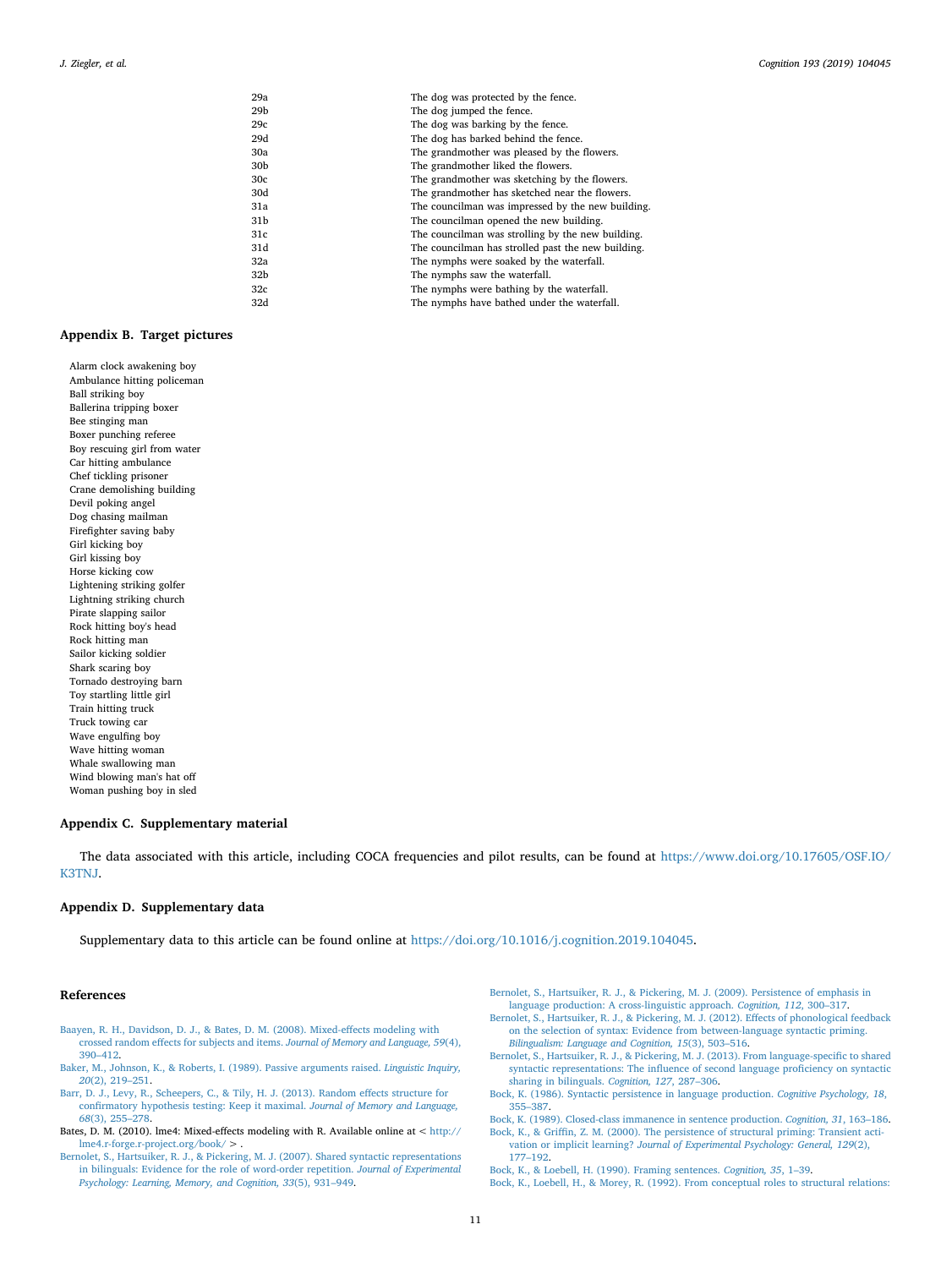[Bridging the syntactic cleft.](http://refhub.elsevier.com/S0010-0277(19)30218-5/h0080) *Psychological Review, 99*, 150–171.

<span id="page-11-34"></span><span id="page-11-2"></span>[Bolinger, D. \(1967\). Adjectives in English: Attribution and predication.](http://refhub.elsevier.com/S0010-0277(19)30218-5/h0085) *Lingua, 18*, 1–34. [Branigan, H. P. \(2007\). Syntactic priming.](http://refhub.elsevier.com/S0010-0277(19)30218-5/h0090) *Language and Linguistics Compass, 1*(1–2), 1–16.

- <span id="page-11-45"></span>[Branigan, H. P., & Pickering, M. J. \(2017\). An experimental approach to linguistic re](http://refhub.elsevier.com/S0010-0277(19)30218-5/h0095)presentation. *[Behavioral and Brain Sciences, 40](http://refhub.elsevier.com/S0010-0277(19)30218-5/h0095)*, 1–61.
- [Branigan, H. P., Pickering, M. J., Liversedge, S. P., Stewart, A. J., & Urbach, T. P. \(1995\).](http://refhub.elsevier.com/S0010-0277(19)30218-5/h0100) [Syntactic priming: Investigating the mental representation of language.](http://refhub.elsevier.com/S0010-0277(19)30218-5/h0100) *Journal of [Psycholinguistic Research, 24](http://refhub.elsevier.com/S0010-0277(19)30218-5/h0100)*(6), 489–506.
- <span id="page-11-23"></span>[Bresnan, J. \(1982\). The passive in grammatical theory. In J. Bresnan \(Ed.\).](http://refhub.elsevier.com/S0010-0277(19)30218-5/h0110) *The Mental Representation of Grammatical Relations* [\(pp. 3–86\). Cambridge, MA: The MIT Press](http://refhub.elsevier.com/S0010-0277(19)30218-5/h0110).
- <span id="page-11-10"></span>[Cai, Z. G., Pickering, M. J., & Branigan, H. P. \(2012\). Mapping concepts to syntax:](http://refhub.elsevier.com/S0010-0277(19)30218-5/h0120) [Evidence from structural priming in Mandarin Chinese.](http://refhub.elsevier.com/S0010-0277(19)30218-5/h0120) *Journal of Memory and Language, 66*[\(4\), 833–849.](http://refhub.elsevier.com/S0010-0277(19)30218-5/h0120)
- [Cai, Z. G., Pickering, M. J., Yan, H., & Branigan, H. P. \(2011\). Lexical and syntactic](http://refhub.elsevier.com/S0010-0277(19)30218-5/h0125) [representations in closely related languages: Evidence from Cantonese-Mandarin](http://refhub.elsevier.com/S0010-0277(19)30218-5/h0125) bilinguals. *[Journal of Memory and Language, 65](http://refhub.elsevier.com/S0010-0277(19)30218-5/h0125)*(4), 431–445.
- <span id="page-11-44"></span>[Cason, N., Astésano, C., & Schön, D. \(2015\). Bridging music and speech rhythm: Rhythmic](http://refhub.elsevier.com/S0010-0277(19)30218-5/h0130) [priming and audio-motor training affect speech perception.](http://refhub.elsevier.com/S0010-0277(19)30218-5/h0130) *Acta Psychologica, 155*,  $43 - 50.$
- <span id="page-11-43"></span>[Cason, N., & Schön, D. \(2012\). Rhythmic priming enhances the phonological processing](http://refhub.elsevier.com/S0010-0277(19)30218-5/h0135) of speech. *[Neuropsychologia, 50](http://refhub.elsevier.com/S0010-0277(19)30218-5/h0135)*(11), 2652–2658.
- <span id="page-11-7"></span>[Chang, F., Bock, K., & Goldberg, A. E. \(2003\). Can thematic roles leave traces of their](http://refhub.elsevier.com/S0010-0277(19)30218-5/h0140) places? *[Cognition, 90](http://refhub.elsevier.com/S0010-0277(19)30218-5/h0140)*, 29–49.
- [Chang, F., Dell, G. S., & Bock, K. \(2006\). Becoming syntactic.](http://refhub.elsevier.com/S0010-0277(19)30218-5/h0145) *Psychological Review, 113*(2), [234–272](http://refhub.elsevier.com/S0010-0277(19)30218-5/h0145).
- <span id="page-11-27"></span>[Chen, B., Jia, Y., Wang, Z., Dunlap, S., & Shin, J.-A. \(2013\). Is word-order similarity](http://refhub.elsevier.com/S0010-0277(19)30218-5/h0150) [necessary for cross-linguistic structural priming?](http://refhub.elsevier.com/S0010-0277(19)30218-5/h0150) *Second Language Research, 29*(4), [375–398](http://refhub.elsevier.com/S0010-0277(19)30218-5/h0150).
- <span id="page-11-1"></span>Chomsky, N. (1965). *Aspects of the theory of syntax.* [Cambridge, MA: The MIT Press](http://refhub.elsevier.com/S0010-0277(19)30218-5/h0160).
- <span id="page-11-0"></span>Chomsky, N. (1994). *Bare phrase structure.* [Cambridge, MA: The MIT Press](http://refhub.elsevier.com/S0010-0277(19)30218-5/h0165).
- [Cho-Reyes, S., Mack, J. E., & Thompson, C. K. \(2016\). Grammatical encoding and learning](http://refhub.elsevier.com/S0010-0277(19)30218-5/h0170) [in agrammatic aphasia: Evidence from structural priming.](http://refhub.elsevier.com/S0010-0277(19)30218-5/h0170) *Journal of Memory and [Language, 91](http://refhub.elsevier.com/S0010-0277(19)30218-5/h0170)*, 202–218.
- <span id="page-11-3"></span>[Cleland, A. A., & Pickering, M. J. \(2003\). The use of lexical and syntactic information in](http://refhub.elsevier.com/S0010-0277(19)30218-5/h0175) [language production: Evidence from the priming of noun-phrase structure.](http://refhub.elsevier.com/S0010-0277(19)30218-5/h0175) *Journal of [Memory and Language, 49](http://refhub.elsevier.com/S0010-0277(19)30218-5/h0175)*, 214–230.
- <span id="page-11-36"></span>[Cornelis, L. \(1996\). English and Dutch: The passive difference.](http://refhub.elsevier.com/S0010-0277(19)30218-5/h0180) *Language Sciences, 18*(1–2), [247–264](http://refhub.elsevier.com/S0010-0277(19)30218-5/h0180).
- <span id="page-11-20"></span>Croft, W. (2001). *[Radical construction grammar: Syntactic theory in typological perspective.](http://refhub.elsevier.com/S0010-0277(19)30218-5/h0185)* [Oxford, UK: Oxford University Press.](http://refhub.elsevier.com/S0010-0277(19)30218-5/h0185)
- Culicover, P. W. (1999). *[Syntactic nuts: Hard cases in syntax.](http://refhub.elsevier.com/S0010-0277(19)30218-5/h0190)* Oxford: Oxford University [Press.](http://refhub.elsevier.com/S0010-0277(19)30218-5/h0190)

<span id="page-11-22"></span>[Culicover, P. W., & Jackendoff, R. \(2005\).](http://refhub.elsevier.com/S0010-0277(19)30218-5/h0195) *Simpler syntax.* Oxford: Oxford University Press.

- <span id="page-11-16"></span>Davies, M. (2008). The Corpus of Contemporary American English (COCA): 560+ million words, 1990–2017. Available online at: < [https://www.english-corpora.org/](https://www.english-corpora.org/coca/)  $\frac{\text{coca}}{2}$
- <span id="page-11-42"></span>[De Sutter, G. \(2009\). Towards a multivariate model of grammar: The case of word order](http://refhub.elsevier.com/S0010-0277(19)30218-5/h0210) [variation in Dutch clause final verb clusters. In A. Dufter, J. Fleischer, & S. Guido](http://refhub.elsevier.com/S0010-0277(19)30218-5/h0210) (Eds.). *[Describing and modeling variation in grammar](http://refhub.elsevier.com/S0010-0277(19)30218-5/h0210)* (pp. 225–254). Berlin: De Gruyter [Mouton](http://refhub.elsevier.com/S0010-0277(19)30218-5/h0210).
- <span id="page-11-37"></span>Dehé, N. (2002). *[Particle verbs in English: Syntax, information structure, and intonation.](http://refhub.elsevier.com/S0010-0277(19)30218-5/h0215)* [Amsterdam: John Benjamins.](http://refhub.elsevier.com/S0010-0277(19)30218-5/h0215)
- <span id="page-11-5"></span>[Desmet, T., & Declercq, M. \(2006\). Cross-linguistic priming of syntactic hierarchical](http://refhub.elsevier.com/S0010-0277(19)30218-5/h0220) configuration information. *[Journal of Memory and Language, 54](http://refhub.elsevier.com/S0010-0277(19)30218-5/h0220)*(4), 610–632.
- <span id="page-11-4"></span>Emonds, J. E. (1976). *[A transformational approach to English syntax: Root, structure-pre](http://refhub.elsevier.com/S0010-0277(19)30218-5/h0225)[serving, and local transformations.](http://refhub.elsevier.com/S0010-0277(19)30218-5/h0225)* New York, NY: Academic Press.
- <span id="page-11-21"></span>[Ferreira, V. S. \(2003\). The persistence of optional complementizer production: Why](http://refhub.elsevier.com/S0010-0277(19)30218-5/h0230) [saying "that" is not saying "that" at all.](http://refhub.elsevier.com/S0010-0277(19)30218-5/h0230) *Journal of Memory and Language, 48*, 379–398.
- [Ferreira, V. S., & Bock, K. \(2006\). The functions of structural priming.](http://refhub.elsevier.com/S0010-0277(19)30218-5/h0235) *Language and [Cognitive Processes, 21](http://refhub.elsevier.com/S0010-0277(19)30218-5/h0235)*(7–8), 1011–1029.
- [Fillmore, C. J. \(1968\). The case for Case. In E. Bach, & R. T. Harms \(Eds.\).](http://refhub.elsevier.com/S0010-0277(19)30218-5/h0240) *Universals in linguistic theory* [\(pp. 1–88\). New York: Holt, Rinehart, and Winston](http://refhub.elsevier.com/S0010-0277(19)30218-5/h0240).
- [Fillmore, C. J. \(1985\). Frames and the semantics of understanding.](http://refhub.elsevier.com/S0010-0277(19)30218-5/h0245) *Quaderni di Semantica, 6*[, 222–254.](http://refhub.elsevier.com/S0010-0277(19)30218-5/h0245)
- [Fleischer, Z., Pickering, M. J., & McLean, J. F. \(2012\). Shared information structure:](http://refhub.elsevier.com/S0010-0277(19)30218-5/h0250) Evidence from cross-linguistic priming. *[Bilingualism: Language and Cognition, 15](http://refhub.elsevier.com/S0010-0277(19)30218-5/h0250)*, [568–579](http://refhub.elsevier.com/S0010-0277(19)30218-5/h0250).
- <span id="page-11-31"></span>[Fox Tree, J. E., & Meijer, P. J. A. \(1999\). Building syntactic structure in speaking.](http://refhub.elsevier.com/S0010-0277(19)30218-5/h0260) *Journal [of Psycholinguistic Research, 28](http://refhub.elsevier.com/S0010-0277(19)30218-5/h0260)*(1), 71–90.
- [Frazier, L., & Fodor, J. D. \(1978\). The sausage machine: A new two-stage parsing model.](http://refhub.elsevier.com/S0010-0277(19)30218-5/h0265) *Cognition, 6*[\(4\), 291–325](http://refhub.elsevier.com/S0010-0277(19)30218-5/h0265).
- <span id="page-11-14"></span>[Gámez, P. B., & Vasilyeva, M. \(2015\). Exploring interactions between semantic and](http://refhub.elsevier.com/S0010-0277(19)30218-5/h0270) [syntactic processes: The role of animacy in syntactic priming.](http://refhub.elsevier.com/S0010-0277(19)30218-5/h0270) *Journal of Experimental [Child Psychology, 138](http://refhub.elsevier.com/S0010-0277(19)30218-5/h0270)*, 15–30.
- Ginzburg, J., & Sag, I. A. (2001). *[Interrogative investigations: The form, meaning, and use of](http://refhub.elsevier.com/S0010-0277(19)30218-5/h0275) English interrogatives.* [Chicago, IL: The University of Chicago Press.](http://refhub.elsevier.com/S0010-0277(19)30218-5/h0275)
- Goldberg, A. E. (1995). *[Constructions: A construction grammar approach to argument](http://refhub.elsevier.com/S0010-0277(19)30218-5/h0285) structure.* [Chicago, IL: University of Chicago Press.](http://refhub.elsevier.com/S0010-0277(19)30218-5/h0285)
- <span id="page-11-9"></span>[Goldberg, A. E. \(2002\). Surface generalizations: An alternative to alternations.](http://refhub.elsevier.com/S0010-0277(19)30218-5/h0290) *Cognitive [Linguistics, 13](http://refhub.elsevier.com/S0010-0277(19)30218-5/h0290)*(4), 327–356.
- Goldberg, A. E. (2006). *[Constructions at work: The nature of generalization in language.](http://refhub.elsevier.com/S0010-0277(19)30218-5/h0295)* [Oxford: Oxford University Press](http://refhub.elsevier.com/S0010-0277(19)30218-5/h0295).
- Green, G. M. (1974). *[Semantics and syntactic regularity.](http://refhub.elsevier.com/S0010-0277(19)30218-5/h0300)* Bloomington, IN: Indiana [University Press](http://refhub.elsevier.com/S0010-0277(19)30218-5/h0300).
- <span id="page-11-41"></span>[Gries, S. T. \(1999\). Particle movement: A cognitive and functional approach.](http://refhub.elsevier.com/S0010-0277(19)30218-5/h0305) *Cognitive [Linguistics, 10](http://refhub.elsevier.com/S0010-0277(19)30218-5/h0305)*, 105–146.
- <span id="page-11-39"></span>[Gries, S. T. \(2005\). Syntactic priming: A corpus-based approach.](http://refhub.elsevier.com/S0010-0277(19)30218-5/h0310) *Journal of Psycholinguistic Research, 34*[\(4\), 365–399](http://refhub.elsevier.com/S0010-0277(19)30218-5/h0310).
- <span id="page-11-11"></span>[Griffin, Z. M., & Weinstein-Tull, J. \(2003\). Conceptual structure modulates structural](http://refhub.elsevier.com/S0010-0277(19)30218-5/h0315) [priming in the production of complex sentences.](http://refhub.elsevier.com/S0010-0277(19)30218-5/h0315) *Journal of Memory and Language, 49*, [537–555](http://refhub.elsevier.com/S0010-0277(19)30218-5/h0315).
- <span id="page-11-26"></span>Grimshaw, J. (1990). *Argument structure.* [Cambridge, MA: The MIT Press.](http://refhub.elsevier.com/S0010-0277(19)30218-5/h0320)
- <span id="page-11-15"></span>[Gureckis, T. M., Martin, J., McDonnell, J., Rich, A. S., Markant, D., Coenen, A., ... Chan, P.](http://refhub.elsevier.com/S0010-0277(19)30218-5/h0330) [\(2016\). psiTurk: An open-source framework for conducting replicable behavioral](http://refhub.elsevier.com/S0010-0277(19)30218-5/h0330) experiments online. *[Behavioral Research Methods, 48](http://refhub.elsevier.com/S0010-0277(19)30218-5/h0330)*(3), 829–842.
- <span id="page-11-6"></span>[Hare, M. L., & Goldberg, A. E. \(1999\). Structural priming: Purely syntactic? In M. Hahn, &](http://refhub.elsevier.com/S0010-0277(19)30218-5/h0335) S. C. Stones (Eds.). *[Proceedings of the 21st annual meeting of the cognitive science society](http://refhub.elsevier.com/S0010-0277(19)30218-5/h0335)* [\(pp. 208–211\). Mahwah, NJ: Erlbaum.](http://refhub.elsevier.com/S0010-0277(19)30218-5/h0335)
- <span id="page-11-32"></span>[Hartsuiker, R. J., Kolk, H. H. J., & Huiskamp, P. \(1999\). Priming word order in sentence](http://refhub.elsevier.com/S0010-0277(19)30218-5/h0345) production. *[Quarterly Journal of Experimental Psychology, 52A](http://refhub.elsevier.com/S0010-0277(19)30218-5/h0345)*, 129–147.
- <span id="page-11-28"></span>[Hartsuiker, R. J., Pickering, M. J., & Veltkamp, E. \(2004\). Is syntax separate or shared](http://refhub.elsevier.com/S0010-0277(19)30218-5/h0350) [between languages? Cross-linguistic syntactic priming in Spanish-English Bilinguals.](http://refhub.elsevier.com/S0010-0277(19)30218-5/h0350) *[Psychological Science, 15](http://refhub.elsevier.com/S0010-0277(19)30218-5/h0350)*(6), 409–414.
- <span id="page-11-40"></span>[Hartsuiker, R. J., & Westenberg, C. \(2000\). Word order priming in written and spoken](http://refhub.elsevier.com/S0010-0277(19)30218-5/h0355) [sentence production.](http://refhub.elsevier.com/S0010-0277(19)30218-5/h0355) *Cognition, 75*, B27–B39.
- [Heydel, M., & Murray, W. S. \(2000\). Conceptual effects in sentence priming: A cross](http://refhub.elsevier.com/S0010-0277(19)30218-5/h0360)[linguistic perspective. In M. De Vincenzi, & V. Lombardo \(Eds.\).](http://refhub.elsevier.com/S0010-0277(19)30218-5/h0360) *Cross-linguistic perspectives on language processing* [\(pp. 227–254\). Dordrecht: Springer](http://refhub.elsevier.com/S0010-0277(19)30218-5/h0360).
- <span id="page-11-33"></span>[Hinterhölzl, R., & Petrova, S. \(Eds.\). \(2009\).](http://refhub.elsevier.com/S0010-0277(19)30218-5/h0365) *Information structure and language change: [New approaches to word order variation in Germanic](http://refhub.elsevier.com/S0010-0277(19)30218-5/h0365)*. Berlin: De Gruyter Mouton.
- <span id="page-11-8"></span>Jackendoff, R. S. (1972). *[Semantic interpretation in generative grammar.](http://refhub.elsevier.com/S0010-0277(19)30218-5/h0370)* Cambridge, MA: [The MIT Press](http://refhub.elsevier.com/S0010-0277(19)30218-5/h0370).
- [Jackendoff, R. \(1975\). Morphological and semantic regularities in the lexicon.](http://refhub.elsevier.com/S0010-0277(19)30218-5/h0375) *Language, 51*[\(3\), 639–671.](http://refhub.elsevier.com/S0010-0277(19)30218-5/h0375)
- Jackendoff, R. S. (1983). *Semantics and cognition.* [Cambridge, MA: The MIT Press](http://refhub.elsevier.com/S0010-0277(19)30218-5/h0380).
- Jackendoff, R. (2002). *Foundations of language.* [Oxford: Oxford University Press](http://refhub.elsevier.com/S0010-0277(19)30218-5/h0390).
- [Jackendoff, R. \(2007\). A Parallel Architecture perspective on language processing.](http://refhub.elsevier.com/S0010-0277(19)30218-5/h0395) *Brain [Research, 1146](http://refhub.elsevier.com/S0010-0277(19)30218-5/h0395)*, 2–22.
- [Jaeger, T. F. \(2008\). Categorical data analysis: Away from ANOVAs \(transformation or](http://refhub.elsevier.com/S0010-0277(19)30218-5/h0400) [not\) and towards logit mixed models.](http://refhub.elsevier.com/S0010-0277(19)30218-5/h0400) *Journal of Memory and Language, 59*(4), [434–446](http://refhub.elsevier.com/S0010-0277(19)30218-5/h0400).
- <span id="page-11-17"></span>[Jaeger, T. F., & Snider, N. E. \(2013\). Alignment as a consequence of expectation adap](http://refhub.elsevier.com/S0010-0277(19)30218-5/h0405)[tation: Syntactic priming is affected by the prime's prediction error given both prior](http://refhub.elsevier.com/S0010-0277(19)30218-5/h0405) [and recent experience.](http://refhub.elsevier.com/S0010-0277(19)30218-5/h0405) *Cognition, 127*(1), 57–83.
- <span id="page-11-18"></span>[Jarosz, A. F., & Wiley, J. \(2014\). What are the odds? A practical guide to computing and](http://refhub.elsevier.com/S0010-0277(19)30218-5/h0410) reporting Bayes factors. *[Journal of Problem Solving, 7](http://refhub.elsevier.com/S0010-0277(19)30218-5/h0410)*(1), 2.
- <span id="page-11-25"></span><span id="page-11-19"></span>Jeffreys, H. (1961). *Theory of probability* [\(3rd ed.\). Oxford, UK: Oxford University Press](http://refhub.elsevier.com/S0010-0277(19)30218-5/h0682). [Koenig, J.-P., Mauner, G., & Bienvenue, B. \(2003\). Arguments for adjuncts.](http://refhub.elsevier.com/S0010-0277(19)30218-5/h0420) *Cognition,*

*89*[\(2\), 67–103](http://refhub.elsevier.com/S0010-0277(19)30218-5/h0420).

- [Köhne, J., Pickering, M. J., & Branigan, H. P. \(2014\). The relationship between sentence](http://refhub.elsevier.com/S0010-0277(19)30218-5/h0425) [meaning and word order: Evidence from structural priming in German.](http://refhub.elsevier.com/S0010-0277(19)30218-5/h0425) *The Quarterly [Journal of Experimental Psychology, 67](http://refhub.elsevier.com/S0010-0277(19)30218-5/h0425)*(2), 304–318.
- <span id="page-11-38"></span>[Konopka, A. E., & Bock, K. \(2009\). Lexical or syntactic control of sentence formulation?](http://refhub.elsevier.com/S0010-0277(19)30218-5/h0430) [Structural generalizations from idiom production.](http://refhub.elsevier.com/S0010-0277(19)30218-5/h0430) *Cognitive Psychology, 58*, 68–101.
- Lakoff, G. (1970). *Irregularity in syntax.* [New York: Holt, Rinehart, and Winston.](http://refhub.elsevier.com/S0010-0277(19)30218-5/h0440) [Lakoff, G., & Johnson, M. \(1980\).](http://refhub.elsevier.com/S0010-0277(19)30218-5/h0445) *Metaphors we live by.* Chicago, IL: The University of
- [Chicago Press.](http://refhub.elsevier.com/S0010-0277(19)30218-5/h0445) Lambrecht, K. (1994). *[Information structure and sentence form: Topic, focus, and the mental](http://refhub.elsevier.com/S0010-0277(19)30218-5/h0450)*
- <span id="page-11-29"></span>*representations of discourse referents.* [Cambridge, UK: Cambridge University Press](http://refhub.elsevier.com/S0010-0277(19)30218-5/h0450).
- Langacker, R. (1987). *[Foundations of cognitive grammar I: Theoretical prerequisites.](http://refhub.elsevier.com/S0010-0277(19)30218-5/h0455)* [Stanford: Stanford University Press](http://refhub.elsevier.com/S0010-0277(19)30218-5/h0455).
- <span id="page-11-24"></span>Legate, J. A. (2014). *[Voice and v: Lessons from Acehnese.](http://refhub.elsevier.com/S0010-0277(19)30218-5/h0460)* Cambridge, MA: The MIT Press. [Levelt, W. J. M. \(1993\). Lexical access in speech production. In E. Reuland, & W. Abraham](http://refhub.elsevier.com/S0010-0277(19)30218-5/h0465) (Eds.). *Knowledge and language* [\(pp. 241–251\). Dordrecht: Springer](http://refhub.elsevier.com/S0010-0277(19)30218-5/h0465).
- [MacDonald, M. C., Pearlmutter, N. J., & Seidenberg, M. S. \(1994\). The lexical nature of](http://refhub.elsevier.com/S0010-0277(19)30218-5/h0475) [syntactic ambiguity resolution.](http://refhub.elsevier.com/S0010-0277(19)30218-5/h0475) *Psychological Review, 101*, 676–703.
- <span id="page-11-12"></span>[Mahowald, K., James, A., Futrell, R., & Gibson, E. \(2016\). A meta-analysis of syntactic](http://refhub.elsevier.com/S0010-0277(19)30218-5/h0480) priming in language production. *[Journal of Memory and Language, 91](http://refhub.elsevier.com/S0010-0277(19)30218-5/h0480)*, 5–27.
- <span id="page-11-35"></span>[Messenger, K., Branigan, H. P., McLean, J. F., & Sorace, A. \(2012\). Is young children's](http://refhub.elsevier.com/S0010-0277(19)30218-5/h0485) [passive syntax semantically constrained? Evidence from syntactic priming.](http://refhub.elsevier.com/S0010-0277(19)30218-5/h0485) *Journal of [Memory and Language, 66](http://refhub.elsevier.com/S0010-0277(19)30218-5/h0485)*, 568–587.
- <span id="page-11-13"></span>[Messenger, K., Branigan, H. P., & McLean \(2011\). Evidence for \(shared\) abstract structure](http://refhub.elsevier.com/S0010-0277(19)30218-5/h0490) [underlying children's short and full passives.](http://refhub.elsevier.com/S0010-0277(19)30218-5/h0490) *Cognition, 121*, 268–274.
- O'Donnell, T. J. (2015). *[Productivity and reuse in language: A theory of linguistic computation](http://refhub.elsevier.com/S0010-0277(19)30218-5/h0495) and storage.* [Cambridge, MA: The MIT Press.](http://refhub.elsevier.com/S0010-0277(19)30218-5/h0495)
- [Oehrle, R. T., Bach, E., & Wheeler, D. \(Eds.\). \(2012\).](http://refhub.elsevier.com/S0010-0277(19)30218-5/h0500) *Categorial grammars and natural language structures*[. New York, NY: Springer](http://refhub.elsevier.com/S0010-0277(19)30218-5/h0500).
- [Pappert, S., & Pechmann, T. \(2014\). Priming word order by thematic roles: No evidence](http://refhub.elsevier.com/S0010-0277(19)30218-5/h0505) [for an additional involvement of phrase structure.](http://refhub.elsevier.com/S0010-0277(19)30218-5/h0505) *The Quarterly Journal of [Experimental Psychology, 67](http://refhub.elsevier.com/S0010-0277(19)30218-5/h0505)*(11), 2260–2278.
- [Pickering, M. J., & Branigan, H. P. \(1998\). The representation of verbs: Evidence from](http://refhub.elsevier.com/S0010-0277(19)30218-5/h0510) [syntactic priming in language production.](http://refhub.elsevier.com/S0010-0277(19)30218-5/h0510) *Journal of Memory and Language, 39*, [633–651](http://refhub.elsevier.com/S0010-0277(19)30218-5/h0510).
- [Pickering, M. J., Branigan, H. P., & McLean, J. F. \(2002\). Constituent structure is for](http://refhub.elsevier.com/S0010-0277(19)30218-5/h0515)mulated in one stage. *[Journal of Memory and Language, 46](http://refhub.elsevier.com/S0010-0277(19)30218-5/h0515)*, 586–605.
- [Pickering, M. J., & Ferreira, V. S. \(2008\). Structural priming: A critical review.](http://refhub.elsevier.com/S0010-0277(19)30218-5/h0520) *[Psychological Bulletin, 134](http://refhub.elsevier.com/S0010-0277(19)30218-5/h0520)*(3), 427–459.
- Pollard, C., & Sag, I. A. (1987). *[Information-based syntax and semantics.](http://refhub.elsevier.com/S0010-0277(19)30218-5/h0530)* Stanford, CA: CSLI [Publications](http://refhub.elsevier.com/S0010-0277(19)30218-5/h0530).
- Pollard, C., & Sag, I. A. (1994). *[Head-driven phrase structure grammar.](http://refhub.elsevier.com/S0010-0277(19)30218-5/h0535)* Chicago, IL: The [University of Chicago Press.](http://refhub.elsevier.com/S0010-0277(19)30218-5/h0535)
- <span id="page-11-30"></span>[Potter, M. C., & Lombardi, L. \(1998\). Syntactic priming in immediate recall of sentences.](http://refhub.elsevier.com/S0010-0277(19)30218-5/h0540)